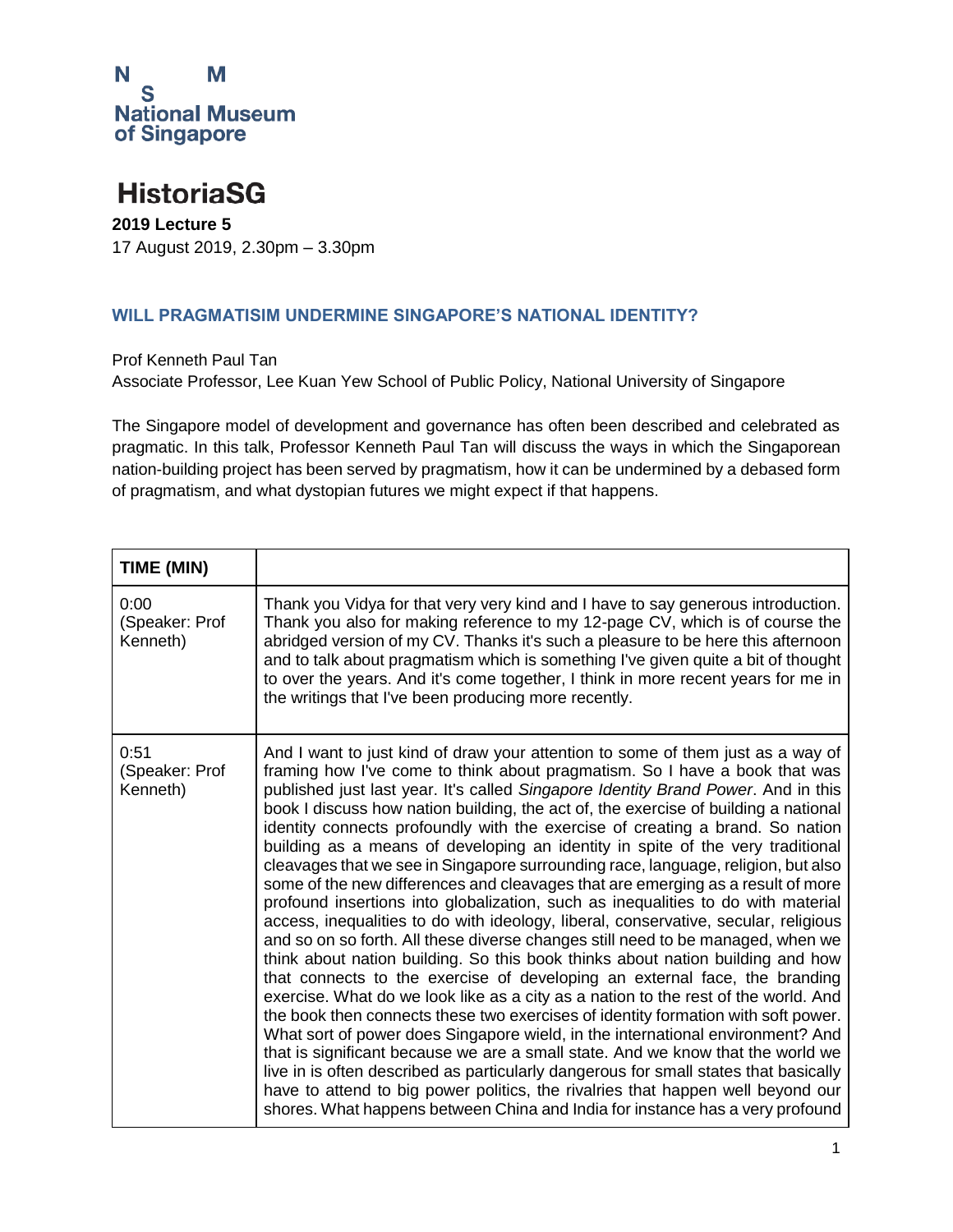

|                                    | impact on the space that we have to play with. So building an identity for an<br>internal consumption, building an identity for an external consumption have a lot<br>to do with the kinds of attractiveness, efforts in being attractive to the rest of the<br>world, useful to the rest of the world in ways that then allow Singapore to act<br>opportunistically in order to preserve itself in the very first instance but also to<br>prosper where opportunities present themselves. So this book kind of connects<br>these different exercises and finds very clear connections between them. A year<br>before that I had written another book called Governing Global City Singapore.<br>And in that book I discussed how the two you might say schizophrenic aspects<br>of Singapore, the fact that it is both a nation state as well as a global city, creates<br>a variety of contradictions and tensions that on the one hand produce the<br>conditions for being dynamic, for always rethinking, always re-exploring, always<br>remaking. But on the other hand, these tensions and contradictions also create<br>the conditions for stasis, for the lack of unity, lack of coherence. And it is these<br>kinds of tensions that I explore in the book.                                                                                                       |
|------------------------------------|----------------------------------------------------------------------------------------------------------------------------------------------------------------------------------------------------------------------------------------------------------------------------------------------------------------------------------------------------------------------------------------------------------------------------------------------------------------------------------------------------------------------------------------------------------------------------------------------------------------------------------------------------------------------------------------------------------------------------------------------------------------------------------------------------------------------------------------------------------------------------------------------------------------------------------------------------------------------------------------------------------------------------------------------------------------------------------------------------------------------------------------------------------------------------------------------------------------------------------------------------------------------------------------------------------------------------------------------------------------------------|
| 4:31<br>(Speaker: Prof<br>Kenneth) | You bring these two books together as I have done in the last year or so and we<br>start to wonder about what sort of future Singapore is headed for. We have these<br>exercises that are still ongoing, building that identity, that national identity,<br>building a brand for external consumption, tending to the internal fabric, external<br>face, and then thinking about Singapore's place in the world and all the while<br>being separated or being impacted by a very fundamental contradiction between<br>being a nation and being a global city. So what sort of future does Singapore<br>have in that context? And as I think about Singapore's future, it's very difficult to<br>think about that without considering the role of the state. And of course the state<br>that we have in Singapore is a strong one right, strong in many respects.                                                                                                                                                                                                                                                                                                                                                                                                                                                                                                           |
| 5:26<br>(Speaker: Prof<br>Kenneth) | We might think of the state as strong in terms of at least these three things. That<br>it is a clean government. Relatively clean government that it is elite in the sense<br>of being meritocratic.                                                                                                                                                                                                                                                                                                                                                                                                                                                                                                                                                                                                                                                                                                                                                                                                                                                                                                                                                                                                                                                                                                                                                                       |
| 5:50<br>(Speaker: Prof<br>Kenneth) | The capacity to attract talent, to attract the best minds and so on and so forth in<br>order to populate the leadership positions in the public service, and a state that<br>is able to act outside of received wisdoms and dogmas, a pragmatic state. So<br>you might think of these qualities as exemplifying the kind of state that<br>Singapore has seen over the last decades and the success that Singapore has<br>also enjoyed as a result of it. And that part of the story, I think is real and worth<br>celebrating and worth being optimistic about. I think is very important when we<br>think about future prospects to be optimistic, to have a sense that there are<br>good futures that we can look forward to but have to work very hard for. But it's<br>also very important I think, not to be overcome by too much optimism and to<br>spend some of our efforts towards figuring out what could go wrong. So I think it<br>is our responsibility as well to think about dystopian futures for Singapore. What<br>could go badly wrong for us, right? What sort of choices might we make today<br>which could produce futures that we would regret? What are the signals? What<br>are the drivers? What are the trends that we observe today, which if we ignored<br>them, we would actually end up in a bad place. So I think it is our responsibility |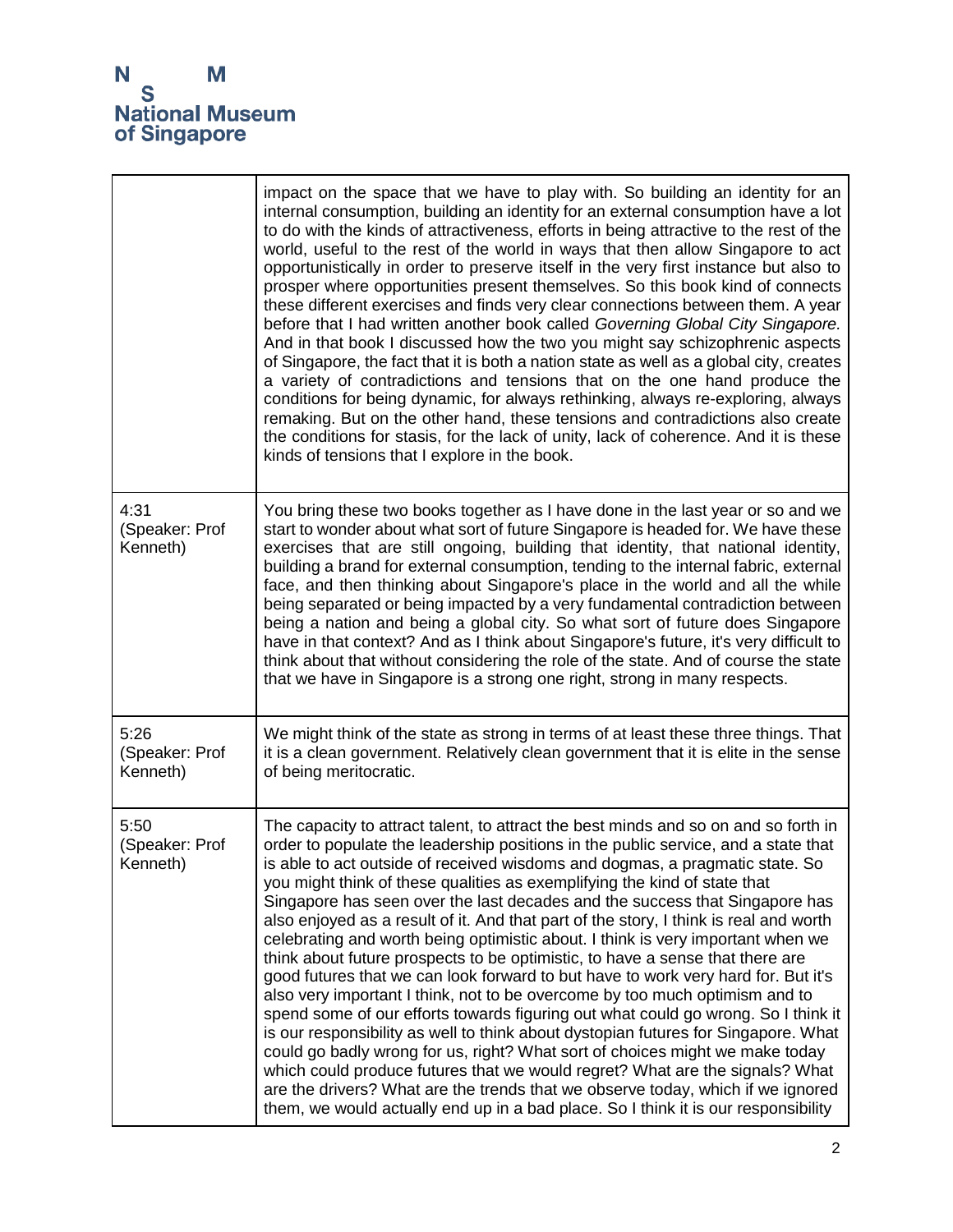'n

|                                     | to think about these bad futures and that I think is a more solid way of building<br>resilience for the future.                                                                                                                                                                                                                                                                                                                                                                                                                                                                                                                                                                                                                                                                                                                                                                                                                                                                                                           |
|-------------------------------------|---------------------------------------------------------------------------------------------------------------------------------------------------------------------------------------------------------------------------------------------------------------------------------------------------------------------------------------------------------------------------------------------------------------------------------------------------------------------------------------------------------------------------------------------------------------------------------------------------------------------------------------------------------------------------------------------------------------------------------------------------------------------------------------------------------------------------------------------------------------------------------------------------------------------------------------------------------------------------------------------------------------------------|
| 7:28<br>(Speaker: Prof<br>Kenneth)  | But we do have accounts, narratives, stories, that we tell ourselves in order to<br>first of all give us a sense of purpose but also to excite us about a possible future<br>that we might desire. The mother of all these stories of course is the Singapore<br>story, right? Our national narrative and this is a narrative that has been shaped<br>and reshaped, but on the whole has remained rather stable over these decades<br>and they play out regularly in national rituals such as the National Day Parade.<br>We see in the outlines of this story, a clear reference to the place of leadership.<br>Leadership as it relates to ceremonial, symbolic, inspirational aspects, but also<br>leadership as it relates to the actual doing of nation building, national<br>development, tending to the economy, building the city, defending that city and<br>so on and so forth. So a very strong emphasis on leadership as a major factor in<br>Singapore's survival and success.                               |
| 8:45<br>(Speaker: Prof<br>Kenneth)  | We also see very clearly, the place of vulnerability, the anxiety that comes to us<br>today from that existential moment of independence, the trauma of<br>independence, at which point we question our viability as a nation state. So all of<br>that trauma is not forgotten but constantly played and replayed in the rituals of<br>the present. But we also tell ourselves in these celebratory moments that we have<br>the capacity, the hardware, the software, whatever you want to call it, to<br>overcome these dangers or at least to mitigate them.                                                                                                                                                                                                                                                                                                                                                                                                                                                            |
| 9:26<br>(Speaker: Prof<br>Kenneth)  | Another part of the story refers to another source of danger, potentially, which is<br>the internal diversity. We think of our society as being diverse but diverse in a<br>very very particular way. Often, mainly to do with race and very particular<br>categories of race and very particular proportions of that category of race and we<br>call it multiracialism. And it becomes a source of fear, on the one hand, but it<br>also, as you can see from depictions like this becomes a source of celebration.<br>So fear because it keeps us on our toes and possibly if you are of a more critical,<br>if you're more critical, you might think that that's a way also of convincing<br>Singaporeans that there is a need for a very strong state in order to protect us<br>from ourselves. So you have the fear narrative, but you also have the sense that<br>variety gives us vibrancy in our culture. And if you're economically minded, it also<br>becomes the resources for tourism in such things as that. |
| 10:35<br>(Speaker: Prof<br>Kenneth) | We see these depictions of multiracialism played out in a very hyphenated<br>form. That is to say, we say on the one hand that we want Malays to be Malay.<br>We want Chinese to be Chinese. We want Indians to be Indians and we want<br>the others to be other. And to practice all the habits of their culture, or the<br>customs, and the traditions in order to secure its authenticity, if you like. But we<br>hyphenate these ethnic practices and spaces with this sense in which we also<br>can dance together. That we are capable of integrating into something beyond<br>these national identities, we come together and create a kind of national fabric,<br>if you like. So this never resolving tension between the ethnic and the national.                                                                                                                                                                                                                                                               |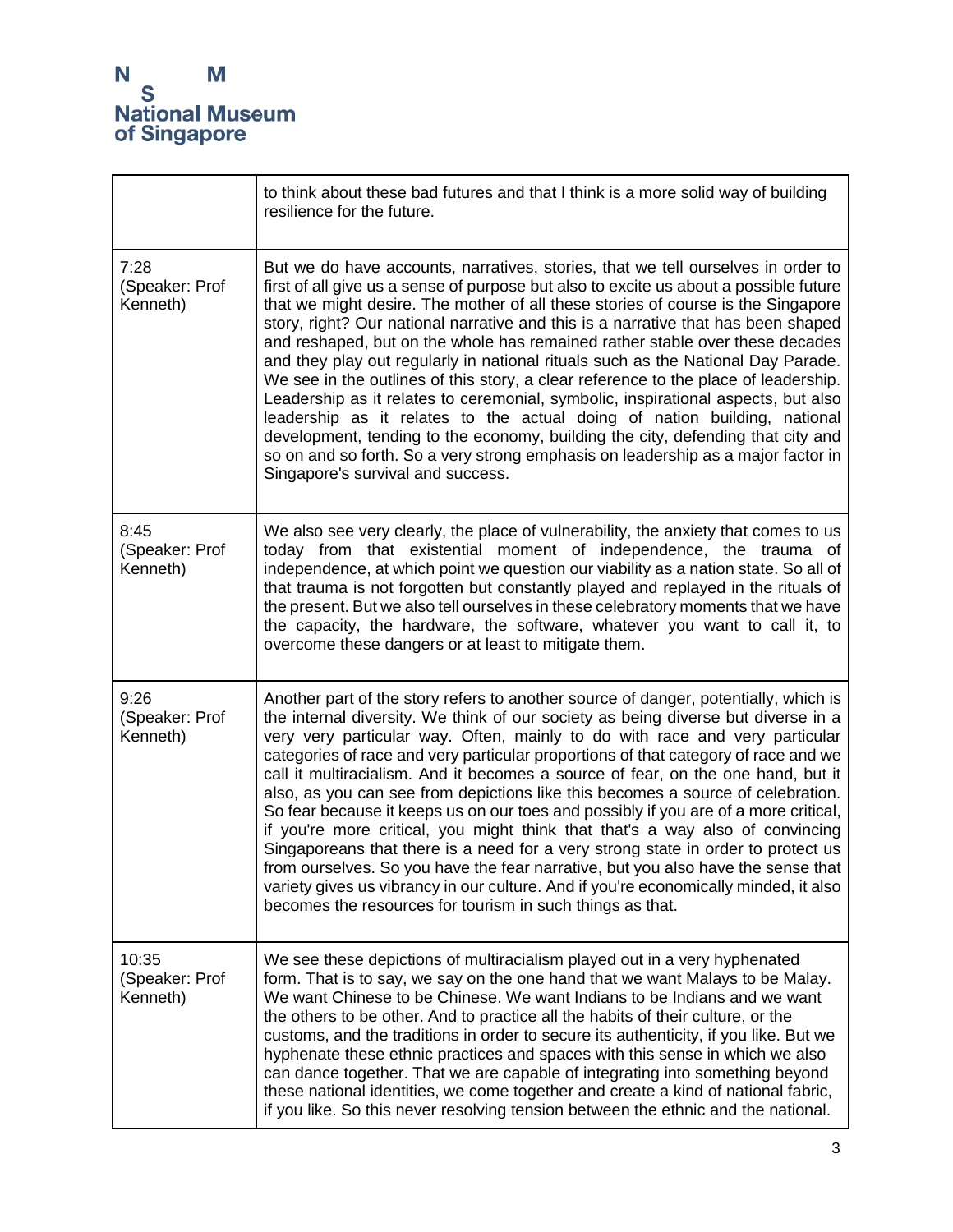

|                                     | And we celebrate that as a source of dynamism. We express it in the pledges<br>that we say, sometimes more enthusiastically than others. We sing about it in<br>anthems. And in more popular manifestations of anthems, and we also<br>recognize that part of this assertion of national identity involves these<br>heightened emotions. Call it the orgasmic quality of patriotism for example<br>which we readily weave into our rituals.                                                                                                                                                                                 |
|-------------------------------------|-----------------------------------------------------------------------------------------------------------------------------------------------------------------------------------------------------------------------------------------------------------------------------------------------------------------------------------------------------------------------------------------------------------------------------------------------------------------------------------------------------------------------------------------------------------------------------------------------------------------------------|
| 12:32<br>(Speaker: Prof<br>Kenneth) | That's the old part of the story, but we can see that this national narrative, the<br>Singapore story, is slowly adjusting over time. It's paying more heed for<br>example to the next generation and the aspirations of younger Singaporeans<br>who may think differently. And while at one time it might have been a source of<br>anxiety that younger Singaporeans don't understand the vulnerabilities, the<br>challenges of Singapore, and are selfish, and so on and so forth, today I think<br>there is a greater realisation that that's also the source of new dreaming.                                           |
|                                     | So the Singapore story is starting to embrace also the sense in which the<br>current generation is a product of an earlier generation's dreaming, and the<br>current generation should also be dreaming about future generations and so<br>on. So there is a softening, I suppose, of the story and it is also coming to<br>include now, the kinds of issues that Lee Kuan Yew's style of hard politics<br>would have ignored somewhat in the past. For instance, recognising that there<br>are weaker, more vulnerable, more marginal, more marginalised, more<br>minoritised groups within our society that require help. |
|                                     | But the hardness of the Singapore story continues to intrude into this account.<br>So whilst there are people in our midst who need help, the story is still about<br>how they need to be strengthened so that they can be not dependent on others,<br>that they can support themselves, that they can be resilient, that they can<br>bounce back. So it is still that sort of hard story about being responsible for<br>yourself and basically standing up.                                                                                                                                                                |
| 14:16<br>(Speaker: Prof<br>Kenneth) | So out of this widening diversity, more complex diversity, we still insist that<br>there is a narrative. Perhaps these days the narrative is not a single unitary top-<br>down singularly-structured narrative, but one that consists of multiple stories<br>that are woven together into a super national narrative. In spite of all this<br>diversity so we say this is the fabric of our existence and that becomes the<br>basis of home, and that home we call Singapore.                                                                                                                                               |
| 14:59<br>(Speaker: Prof<br>Kenneth) | So the broad outlines are still there. When we look at the efforts to present an<br>outward face, the video campaigns of the Economic Development Board for<br>instance or of the Tourism Board, we see very similar modulations of these<br>stories, that the account of vulnerability, not being sure about whether we can<br>succeed, and survive moments of anguish.                                                                                                                                                                                                                                                    |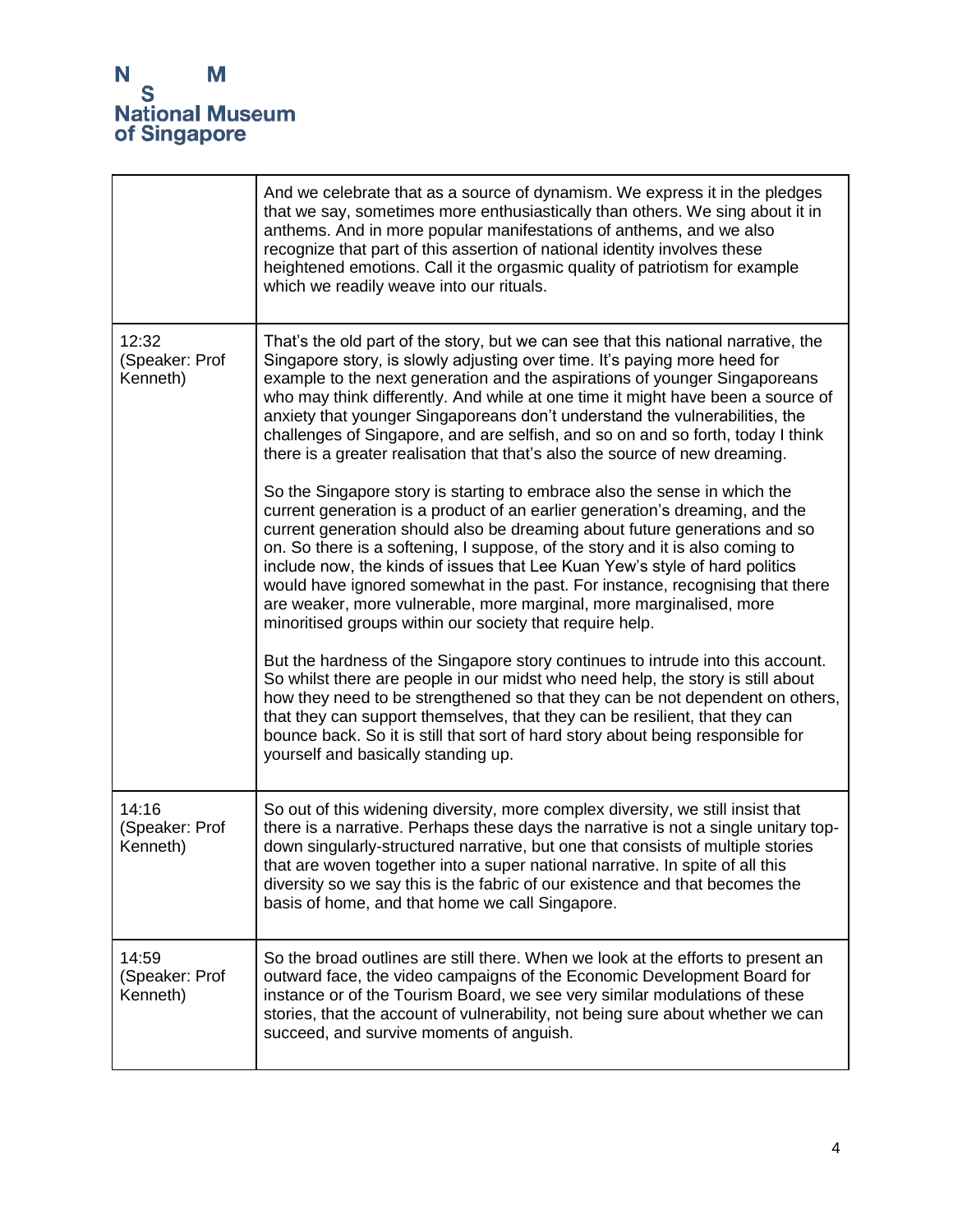| 15:26<br>(Speaker: Prof<br>Kenneth) | And then, very quickly, an account of how we overcame. So visible signs of<br>corporate success, the airlines, urban development, more recently science<br>technology, biotechnology, and even more recently youthful achievements in<br>the areas of gaming, and also other aspects of achievement that we didn't in<br>the past take a lot of interest in, sports for instance, lifestyle, fun.                                                                                                                                                                                                                                                                                                                                                                                                                                                                                                                                                                                                                                                                                                                                                                                                                                                                                                                                         |
|-------------------------------------|-------------------------------------------------------------------------------------------------------------------------------------------------------------------------------------------------------------------------------------------------------------------------------------------------------------------------------------------------------------------------------------------------------------------------------------------------------------------------------------------------------------------------------------------------------------------------------------------------------------------------------------------------------------------------------------------------------------------------------------------------------------------------------------------------------------------------------------------------------------------------------------------------------------------------------------------------------------------------------------------------------------------------------------------------------------------------------------------------------------------------------------------------------------------------------------------------------------------------------------------------------------------------------------------------------------------------------------------|
| 16:06<br>(Speaker: Prof<br>Kenneth) | But always anchored to something called home. Increasingly, the product of<br>nostalgia. So it's the parades that we celebrate about ourselves. It's the videos<br>that we present to the rest of the world so that they will invest in Singapore,<br>come and live in Singapore. But it's also the rest of the world presenting<br>Singapore to itself. So Nas comes and is astonished at how wonderful this<br>place is, and makes a video that he calls with no sense of irony, the nearly<br>almost perfect country. Singapore the almost perfect country which gets many<br>Singaporeans upset. Which is very very interesting.                                                                                                                                                                                                                                                                                                                                                                                                                                                                                                                                                                                                                                                                                                      |
| 16:52<br>(Speaker: Prof<br>Kenneth) | So you have these stories now of Singapore. The challenges it has had to face,<br>the successes it has achieved. But the success is fragile. And all the while<br>whether it's explicit or implicit, is the role of the state. The strong state and the<br>principles that undergird its practice. So I've written a lot about the state and<br>corruption, the state and meritocracy.                                                                                                                                                                                                                                                                                                                                                                                                                                                                                                                                                                                                                                                                                                                                                                                                                                                                                                                                                    |
| 17:24<br>(Speaker: Prof<br>Kenneth) | And I'm starting now to think a bit more about the state and pragmatism and<br>that's what I'd like to get us to think about more systematically today. So what<br>does pragmatism really mean? It can mean a whole bunch of things for those of<br>us who are philosophers, who are familiar with pragmatism will know that it is<br>an extremely contested concept. But when you look at specifically how this term<br>has been used in Singapore as I've done looking at speeches, and press<br>releases, and parliamentary justifications for policy, they more or less fall into<br>these categories.                                                                                                                                                                                                                                                                                                                                                                                                                                                                                                                                                                                                                                                                                                                                |
| 18:00<br>(Speaker: Prof<br>Kenneth) | The most basic of which I think is this idea that to be pragmatic is to not be tied<br>or wedded to any large dogmas, ideologies or moral frameworks. That one is<br>free of having to be capitalists, or having to be socialist, or having to be<br>Christian, or having to be secular in the sense of an ideological position. So an<br>easy way of thinking about this I suppose, is to imagine a journey. And one<br>would be most pragmatic if in this journey one was open, one were open to any<br>destination, whatever the route might be that best takes you to that destination.<br>And the conditions of travel which one would be open to according to whatever<br>actually was the case when one embarked on that travel. So a very pragmatic<br>mindset would involve just being really open to that journey, and not knowing<br>where we really want to go. But kind of feeling our way with each step and<br>making judgements with each step about where we might want to go. You<br>might think of that in the case of a nation, as being about a journey a nation<br>takes, where the goals might be not so well determined. Still fairly open. The<br>assumptions about being a nation and the space in which that nation occupies<br>and the methods of achieving the nation's goals, are still open to discussion, |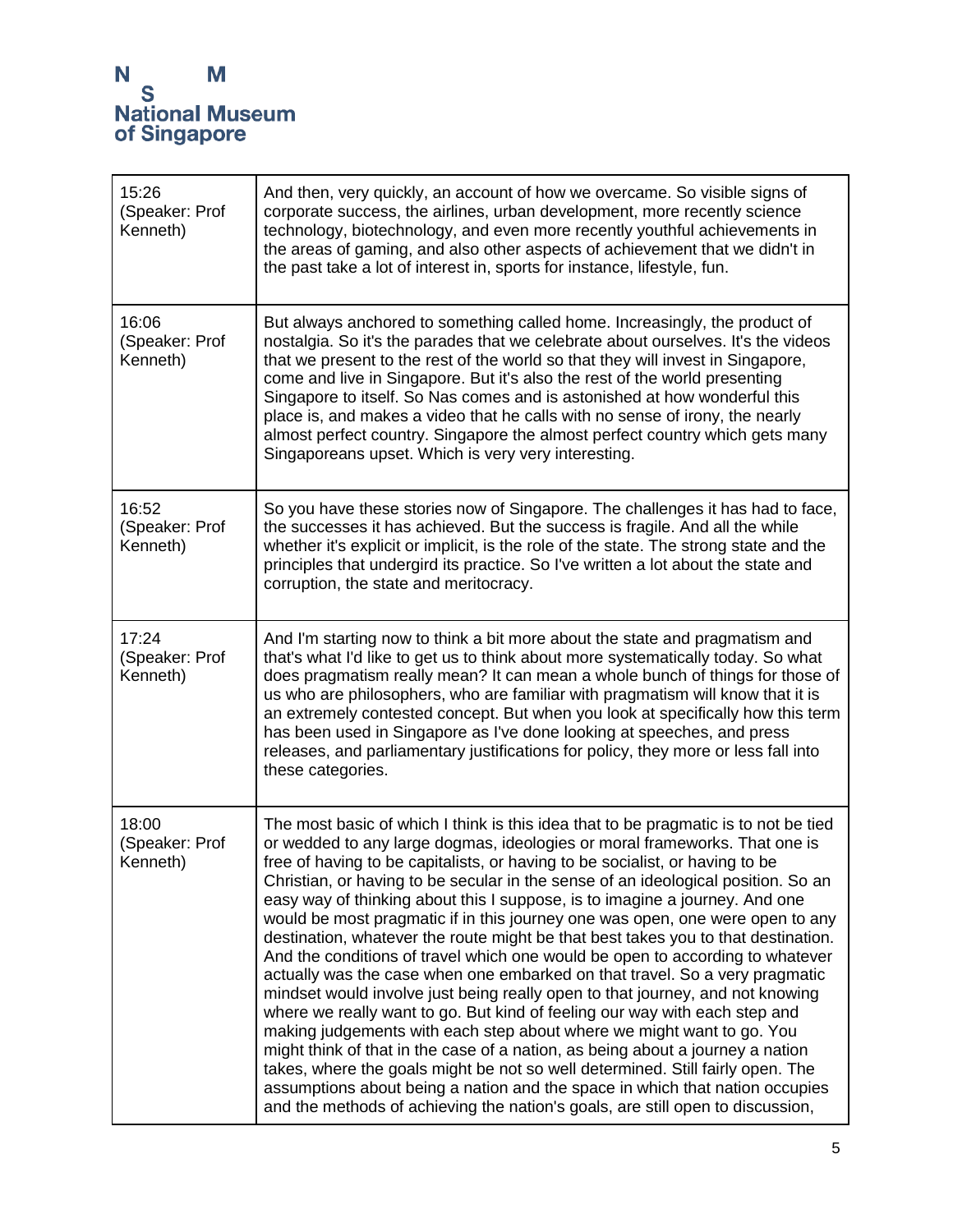# N<br>S<br>National Museum<br>of Singapore

|                                     | deliberation, consideration. For the most part though in Singapore, pragmatism<br>doesn't mean that the assumptions are still open-ended. We still make very<br>clear assumptions about what it is to be Singapore and we say for instance that<br>we are essentially vulnerable. There's no two ways about that. People are<br>essentially individualistic, they are selfish, they're capable of very dangerous<br>things and in order to contain the dangers that come from selfish individuals<br>and sometimes hostile geopolitical environment we need a strong state to corral<br>people together and to move them in suitable directions. And that strong state<br>is not just made up of strong people but made up of talented individuals or very<br>particular skills. So those assumptions are not really open for discussion.                                                                                                                                                                                                                                                                                                                                                                                                                                                                                                                                                                                                                                                                                                                                                                                                                                                                                                                                                                                                                                                                                                                                                                                                                                                                                                                                                                                                                                                                                                                                                                                                                                                                                    |
|-------------------------------------|------------------------------------------------------------------------------------------------------------------------------------------------------------------------------------------------------------------------------------------------------------------------------------------------------------------------------------------------------------------------------------------------------------------------------------------------------------------------------------------------------------------------------------------------------------------------------------------------------------------------------------------------------------------------------------------------------------------------------------------------------------------------------------------------------------------------------------------------------------------------------------------------------------------------------------------------------------------------------------------------------------------------------------------------------------------------------------------------------------------------------------------------------------------------------------------------------------------------------------------------------------------------------------------------------------------------------------------------------------------------------------------------------------------------------------------------------------------------------------------------------------------------------------------------------------------------------------------------------------------------------------------------------------------------------------------------------------------------------------------------------------------------------------------------------------------------------------------------------------------------------------------------------------------------------------------------------------------------------------------------------------------------------------------------------------------------------------------------------------------------------------------------------------------------------------------------------------------------------------------------------------------------------------------------------------------------------------------------------------------------------------------------------------------------------------------------------------------------------------------------------------------------------|
|                                     | So when we say Singapore is pragmatic, it's not with a view to questioning<br>these particular assumptions. They are sacred cows. Whether we care to admit<br>it or not. Over time, we've also come to embrace certain goals that are not<br>really available for questioning or reconsideration. Our goals have, in many<br>ways come down to economic growth and though that may be not the only<br>national goal for Singapore, there are other competing goals. Economic growth<br>certainly is the preeminent, predominant, goal that cannot be compromised. So<br>when we think about pragmatism in Singapore especially today, assumptions<br>are fixed. The goals are more or less fixed and perhaps we might say it's a<br>question of figuring what the techniques might be. How do you achieve<br>economic growth? And there's a variety of ways that you might do this. Our<br>decisions are not based on ideology. That's what we might say. But if we<br>thought about it more carefully, we realise that we've made this journey many<br>times and the more often you make a journey, the more you're convinced you<br>are of how to get to particular destinations. And if we like the destination, we<br>want to continue arriving at the same destination. So you might say, that<br>Singapore has become very accustomed to taking a journey based on certain<br>understandings of what this journey entails and based on the expectation that<br>we will always arrive at economic growth. And also based on the idea that there<br>are very particular ways by which we will arrive at those goals. Success<br>formulas. So things that have worked in the past worked very well and because<br>they worked very well in the past, we kind of are less motivated to think<br>differently. How about an alternative path? How about taking a path less<br>travelled? We don't want to do that. So, what I'm saying I guess is that while<br>pragmatism can still be admired for the way that it liberates us ideological<br>dogmatic strictures about how to get to a place, over time it starts to degenerate<br>and we end up with a thoughtless pragmatism, a pragmatism of habit. We<br>simply keep doing the same things because that's how we've always done it<br>and it always seems to have produced the kinds of outcomes that we value and<br>we don't dare, I mean at one level maybe we're too lazy, to think differently and<br>at another level maybe we don't dare to think differently. |
| 23:34<br>(Speaker: Prof<br>Kenneth) | What I would like to think about more in the coming years is how could we<br>rethink or reclaim pragmatism, so that it's not a thoughtless here and now<br>practice. But it's still an open-minded process, which requires us to use our<br>intelligence, to use our judgment. A thoughtful pragmatism. A pragmatism<br>which is practiced because we know how to deal with many maps because we<br>know how to deal with many instruments that help us to see far and wide. Into                                                                                                                                                                                                                                                                                                                                                                                                                                                                                                                                                                                                                                                                                                                                                                                                                                                                                                                                                                                                                                                                                                                                                                                                                                                                                                                                                                                                                                                                                                                                                                                                                                                                                                                                                                                                                                                                                                                                                                                                                                            |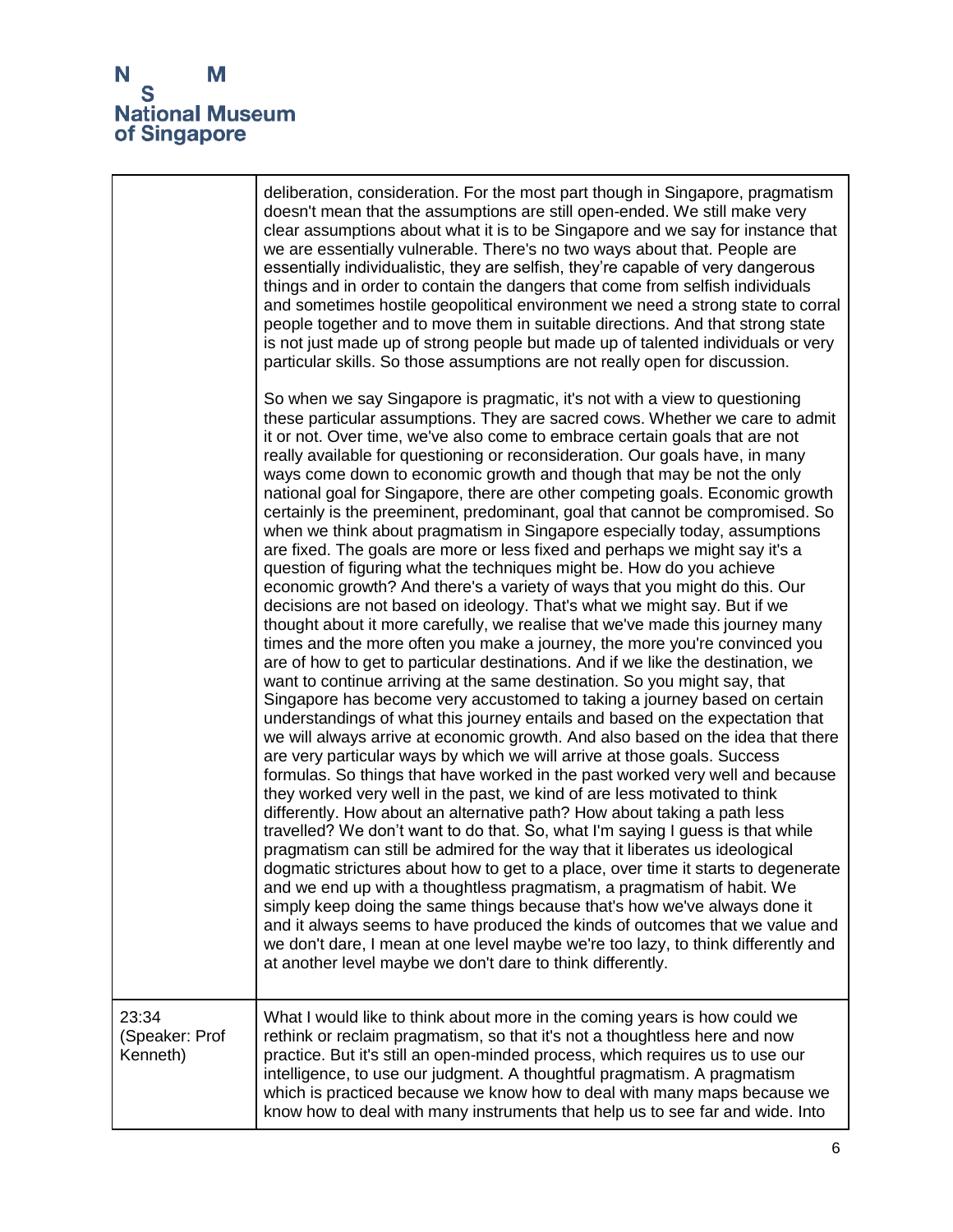|                                     | the distance, into the future. We know how to deal with multiple compasses,<br>moral, ethical political, aesthetic compasses, and what to do when we are faced<br>with profoundly perplexing situations. What to do when we see multiple signs<br>along the road, some of which are conflicting? How do we make sense of that<br>and the capacity to weigh and balance out different perspectives? I think these<br>capacities are very easily lost when we become vulgar in our pragmatism, when<br>we resort to habitual thinking and habitual acting.                                                                                                                                                                                                                                                                                                                                                                                                                                                                                                                                                                                                                                                                                                                                                                                                                                                                                                                                                                                                                                                                                                                                    |
|-------------------------------------|---------------------------------------------------------------------------------------------------------------------------------------------------------------------------------------------------------------------------------------------------------------------------------------------------------------------------------------------------------------------------------------------------------------------------------------------------------------------------------------------------------------------------------------------------------------------------------------------------------------------------------------------------------------------------------------------------------------------------------------------------------------------------------------------------------------------------------------------------------------------------------------------------------------------------------------------------------------------------------------------------------------------------------------------------------------------------------------------------------------------------------------------------------------------------------------------------------------------------------------------------------------------------------------------------------------------------------------------------------------------------------------------------------------------------------------------------------------------------------------------------------------------------------------------------------------------------------------------------------------------------------------------------------------------------------------------|
| 24:47<br>(Speaker: Prof<br>Kenneth) | So that's one aspect of pragmatism, the non-dogmatic aspect that can very<br>quickly degenerate into a dogma of its own. So I'll very quickly go through the<br>others and show you how, what starts off as very worthy, can easily degrade<br>into something which you would not recognize as pragmatic. So, one aspect of<br>pragmatism in Singapore is this impatience with theorisation and philosophy<br>and so on and so forth because the People's Action Party. So it's about acting,<br>it's about doing. But, you know that sort of can contribute to or maybe comes<br>from an attitude of dismissiveness towards people like philosophers or<br>academics or artists who think it is important to consider and to reconsider and<br>to think about fine distinctions and how they matter.                                                                                                                                                                                                                                                                                                                                                                                                                                                                                                                                                                                                                                                                                                                                                                                                                                                                                       |
| 25:44<br>(Speaker: Prof<br>Kenneth) | And to condemn, consign, maybe imprison, bad choice of words perhaps,<br>imprison them in ivory towers as useless people at best amusing. So you end<br>up with a kind of a macho culture that is intolerant of critical thinking, critical<br>theory, certainly. Now, a third way that you can think about pragmatism is to<br>think in terms of best practices right. So the thinking in Singapore has for the<br>longest time been, we've got problems but other places have also got problems<br>and other people have solved their problems in their particular ways. So rather<br>than reinvent the wheel, we should go and learn from other people and sort of<br>adapt what they have done in their contexts intelligently in our contexts.                                                                                                                                                                                                                                                                                                                                                                                                                                                                                                                                                                                                                                                                                                                                                                                                                                                                                                                                         |
| 26:36<br>(Speaker: Prof<br>Kenneth) | And basically leapfrog over all the problems as we solve our problems. So<br>there's nothing wrong with that. I think there's something very efficient and<br>perhaps even very effective and impactful about doing that. The problem<br>though comes when it starts to contribute to an attitude of impatience for quick<br>results. We start to want to see results now. Right. Think of it this way, officers<br>who are appraised every year need to show something every year right. Are<br>they likely to put aside their energy and time to invest in something that may<br>only yield very important results in five years' time, in ten years' time? Maybe if<br>they're really generous. But for the most part, in a situation of hyper<br>competitiveness, people aren't going to do that because somebody else is<br>going to get the credit for what they invested in today. So you're going to have<br>these very short cycles of very quick results and impatience. Leaders are going<br>to work their people hard. Regardless of what that does to their dignity.<br>Regardless what it does to their well-being, it doesn't matter if they sleep the<br>shortest hours in the world. Or if they work the longest hours in the world or if<br>we learn that there are high rates of depression in the society or if we learn that<br>suicide is something not to take too lightly, it doesn't matter because we want<br>results and we want it now. That could be one of the perversions I think, that<br>comes out from this impatience. Also, impatience sometimes points to this way<br>in which we tend not to be as interested in developing local capacity because it |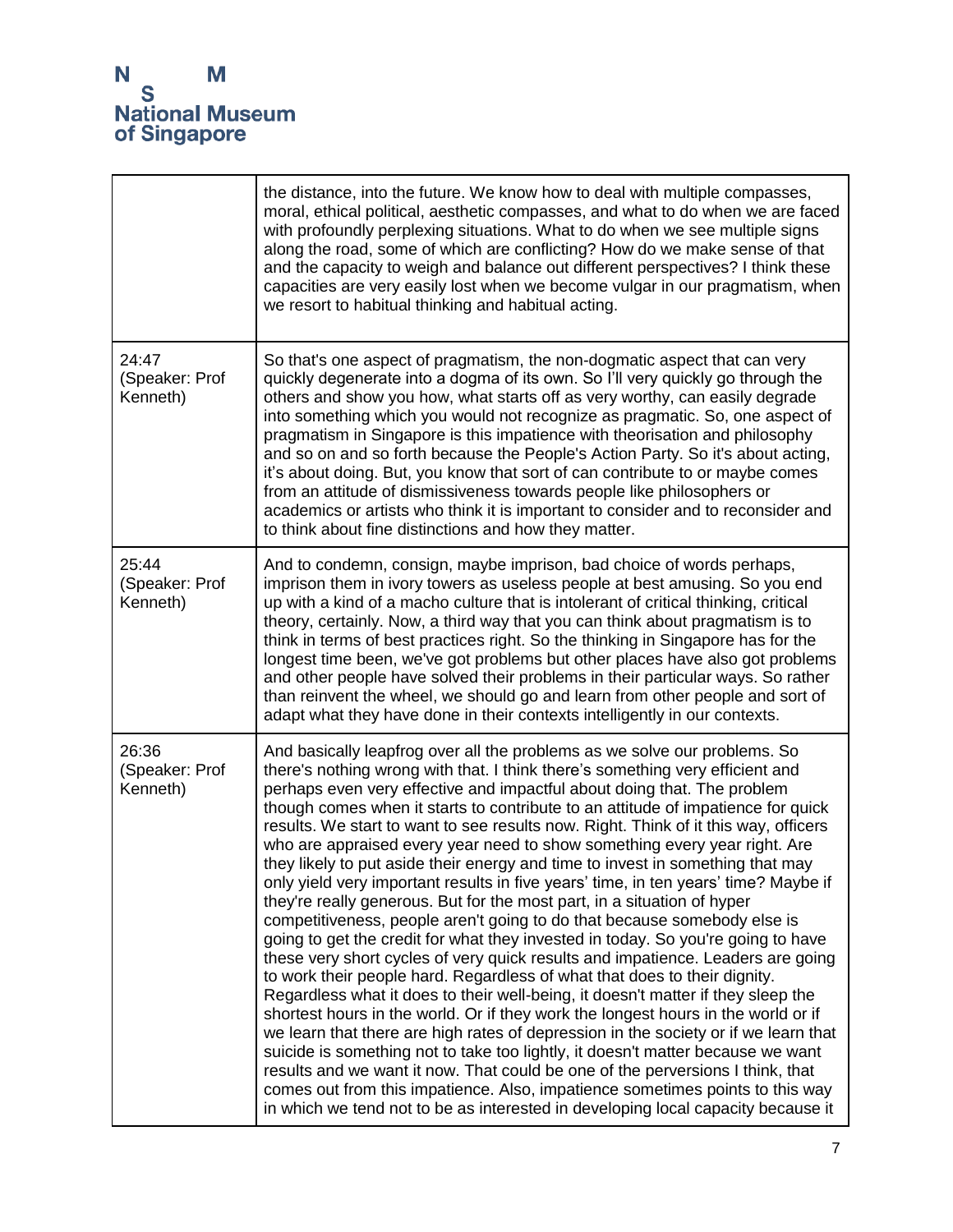## N<br>S<br>National Museum<br>of Singapore

|                                     | takes time. It takes patience. It takes nuance. We would rather buy ready-made<br>success, is the instant tree idea. If we were planting a garden, better to import<br>fully grown trees and plant them into that garden and you know you have your<br>garden ready rather than grow seedlings over time. So, if you kind of put all this<br>together and brought it to a certain extreme, what you end up having is a<br>Singapore that's hollowed out. It's a Singapore that's only concerned about<br>results even if it means killing off the people within the place, even if it means<br>simply inviting sojourners, people who will come and go just as easily, but they<br>bring certain instant results. This is not the same sort of argument that<br>xenophobe, people that are xenophobic make, but it's an argument about what<br>do you do to grow the resources and the people that you actually have here.<br>And that's something that requires patience which pragmatism in its worst<br>manifestation lacks.                                                                                                                                                                                                                                                                                                                                                                                                                                                                                                                                                                                                                                                                                                                                                                                                                                                                                                                                                                                                                                                                                                                                                                                                                                                                   |
|-------------------------------------|---------------------------------------------------------------------------------------------------------------------------------------------------------------------------------------------------------------------------------------------------------------------------------------------------------------------------------------------------------------------------------------------------------------------------------------------------------------------------------------------------------------------------------------------------------------------------------------------------------------------------------------------------------------------------------------------------------------------------------------------------------------------------------------------------------------------------------------------------------------------------------------------------------------------------------------------------------------------------------------------------------------------------------------------------------------------------------------------------------------------------------------------------------------------------------------------------------------------------------------------------------------------------------------------------------------------------------------------------------------------------------------------------------------------------------------------------------------------------------------------------------------------------------------------------------------------------------------------------------------------------------------------------------------------------------------------------------------------------------------------------------------------------------------------------------------------------------------------------------------------------------------------------------------------------------------------------------------------------------------------------------------------------------------------------------------------------------------------------------------------------------------------------------------------------------------------------------------------------------------------------------------------------------------------------|
| 29:40<br>(Speaker: Prof<br>Kenneth) | Now another way in which we in Singapore think about pragmatic is actually to<br>think about it as a realist. And here, it's about saying some things are just<br>unchangeable. We cannot change those things therefore don't try. Instead work<br>around them. Don't bang your head against the wall because you know your<br>head will break, the wall won't. Work around it. So, some of the things we often<br>say include the way human nature is a particular thing. That we are all self-<br>interested, we are selfish, we're greedy at heart and we're incapable of<br>generosity. If those things were true then of course, you would come to the<br>conclusion that any kind of state welfare, comprehensive state welfare, will not<br>work because people will abuse welfare, and others who have to pay taxes will<br>be unhappy to do so because nobody is generous that way. Going even further<br>if we believe that humankind is such that there is no place for generosity, then<br>when somebody is generous, when somebody acts altruistically, or acts with<br>compassion and empathy, we immediately become suspicious of that person.<br>He must have an agenda. The tragedy in all of this is yes, there are some<br>people, may be many people who are greedy and there are many people who<br>are anything but generous. But are also plenty of people who aren't these<br>things. But the tragedy is that when we operate in the assumption that that's<br>how human beings are, it becomes self-fulfilling. We become the hell that we<br>create. So that's human nature. It's also true of such things as race for instance.<br>Where we insist that race is an eternal thing. We cannot get over race in our<br>nation building exercise. It is biological, is not culturally manipulable. And so<br>don't even try because people are more attached to their race than they are to<br>the national identity. And that kind of tells us, that kind of explains really the sort<br>of claims that are often made about how Singapore is not ready for a non-<br>Chinese prime minister for instance. And again the tragedy is, even if that were<br>true to some degree, it becomes true in all cases because we operate as if it<br>were true. So we make it true. |
| 32:20<br>(Speaker: Prof<br>Kenneth) | And that this realist perspective stops us from being transformative. Stops us<br>from evolving, becoming better things. It's a real tragedy because Singapore<br>got to where we are today because we were transformative. When people say,<br>you look at our propaganda, we even say that. When people say we couldn't                                                                                                                                                                                                                                                                                                                                                                                                                                                                                                                                                                                                                                                                                                                                                                                                                                                                                                                                                                                                                                                                                                                                                                                                                                                                                                                                                                                                                                                                                                                                                                                                                                                                                                                                                                                                                                                                                                                                                                         |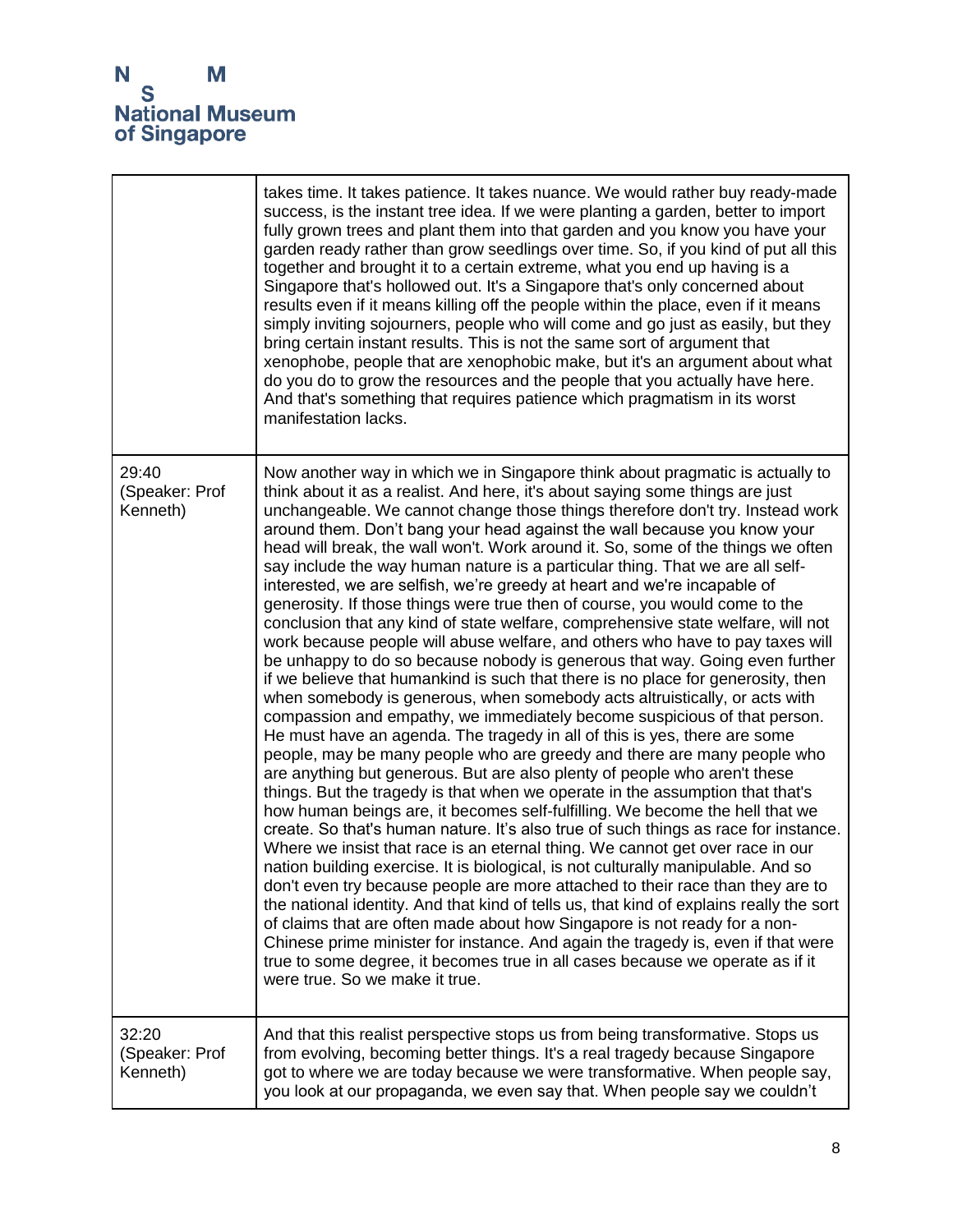|                                     | make it, we made it. But now it's saying the opposite. We're saying don't<br>change something that you can't change. There's a strong tension there.                                                                                                                                                                                                                                                                                                                                                                                                                                                                                                                                                                                                                                                                                                                                                                                                                                                                                                                                                                                                                                       |
|-------------------------------------|--------------------------------------------------------------------------------------------------------------------------------------------------------------------------------------------------------------------------------------------------------------------------------------------------------------------------------------------------------------------------------------------------------------------------------------------------------------------------------------------------------------------------------------------------------------------------------------------------------------------------------------------------------------------------------------------------------------------------------------------------------------------------------------------------------------------------------------------------------------------------------------------------------------------------------------------------------------------------------------------------------------------------------------------------------------------------------------------------------------------------------------------------------------------------------------------|
| 32:50<br>(Speaker: Prof<br>Kenneth) | Okay, and then the concern with tangible things, cost-benefit analysis is about<br>calculating costs and benefits and things that you can count. But what about<br>things that don't have immediate numerical value or economic value such<br>things as social capital, trust, community. How about things that have heritage<br>value, that have cultural value, artistic value or spiritual value? These things are<br>difficult to build into a cost-benefit analysis. When they don't appear in our<br>calculations, we very readily destroy them if there is a trade-off between those<br>values and economic values. So the city changes very rapidly with very little<br>care for things that have non-economic value. That's the worse instance. And<br>one I guess simpler way of saying it is we just become more materialistic. We<br>focus on money and we measure all things according to money. And we think<br>that all things work as markets work. And if all things reduce to these ways of<br>thinking, it's just pure vulgarization, the world that we live in is vulgarized, it's<br>vulgar existence and surely we could hope to live in something better than that. |
| 34:18<br>(Speaker: Prof<br>Kenneth) | Also, we often think of pragmatism in the very managerial sense.<br>For instance, the focus on results often means that we try to measure these<br>results. And there's nothing wrong with that because we want to be<br>accountable. If we're really serious about results, we want to able to say here<br>are the signs that we've achieved those results. Hence the birth of KPIs, key<br>performance indicators. Now the problem is when we become so obsessed with<br>key performance indicators, the KPIs become fetishes and we lose sight of why<br>they were important in the first place. Worse still, we start to consider KPIs<br>above all else. And when our primary purpose is to serve the benefit of<br>humanity, there's a very real sense in which we don't only reduce our<br>perspectives to some numerical achievement, we also reduce the human being<br>to these numbers and this is really what dehumanization is about. And that I<br>think is what evil is about. Evil is when we are incapable of thinking and acting<br>as humans with humans, about humans.                                                                                                  |
| 35:41<br>(Speaker: Prof<br>Kenneth) | Okay, finally economic growth. I want to say also that especially since the 90s,<br>the focus has really been on growth and the ways in which growth can be<br>achieved in a highly capitalized, globalized environment. So pragmatism<br>actually becomes another way of saying market-driven policies that deliver<br>economic growth for global cities. But we don't say that because it still has a<br>negative resonance to it. So we say pragmatism. And if that were true then<br>pragmatism becomes a fig leaf that disguises what is embarrassing to us, which<br>is a kind of blind obedience to capitalists, exploitation, elitism, preserving the<br>status quo, considerations of power and then the earlier inherited anxieties, risk<br>aversion and conservative thinking that undergirds that. So in this case,<br>ironically pragmatism is the new ideology in Singapore.                                                                                                                                                                                                                                                                                                |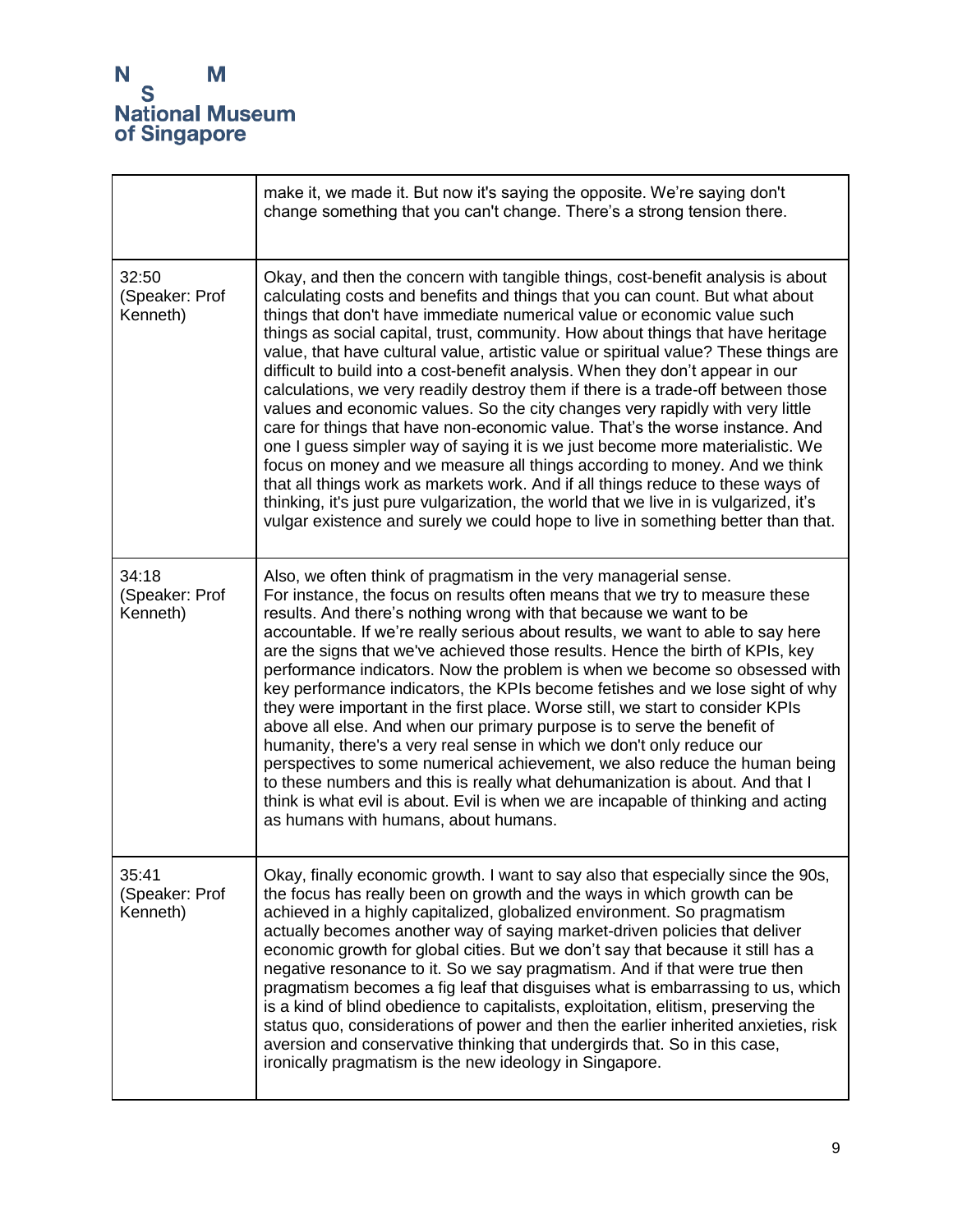| 36:54<br>(Speaker: Prof<br>Kenneth) | Now to talk about how pragmatism plays out in these three aspects. So let's<br>begin with multiracialism. There many things one can say of course about<br>multiracialism, and Singapore is sophisticated about the way we think about<br>culture. That is absolutely true but there are aspects of it that when we isolate,<br>these aspects raise questions. For instance, the way that we have reduced a<br>cultural richness and variety to a very simple four-part model of harmony, which<br>has been the way we think about society for decades.                                                                                                                                                                                                                                                                                                                                                                                                                                                                                                                                                                                                                                                                |
|-------------------------------------|------------------------------------------------------------------------------------------------------------------------------------------------------------------------------------------------------------------------------------------------------------------------------------------------------------------------------------------------------------------------------------------------------------------------------------------------------------------------------------------------------------------------------------------------------------------------------------------------------------------------------------------------------------------------------------------------------------------------------------------------------------------------------------------------------------------------------------------------------------------------------------------------------------------------------------------------------------------------------------------------------------------------------------------------------------------------------------------------------------------------------------------------------------------------------------------------------------------------|
| 37:40<br>(Speaker: Prof<br>Kenneth) | Including the most recent, and it's very purposeful, it is very constructive and<br>you might say it's important because it helps to stabilize something that is very<br>dynamic. It helps us to, kind of understand something that is very complex by<br>simplifying it. And there's some value to that, but there's a problem though<br>when we simplify society too much.                                                                                                                                                                                                                                                                                                                                                                                                                                                                                                                                                                                                                                                                                                                                                                                                                                           |
| 38:07<br>(Speaker: Prof<br>Kenneth) | And we limit our understanding of that society too much to be simple models<br>that we produce. And about 10 years ago, I produced a book on cinema and<br>television in Singapore. And in some of these chapters, I wrote about how you<br>found racial depictions. Very stereotypical depictions of the different racial<br>groups, people in the films, art films as well as popular films as well as the TV<br>sitcoms and dramas. And most interesting of course with stereotypes, is that<br>they at one level reflect the hierarchy of power in society, the dynamics that<br>come out of this hierarchy of power. But not only do they reflect it, they also go<br>back to reinforce it. So there's something that in the worst cases, is very<br>insidious about very innocent things. Like what you watch on television is<br>insidious because it can reinforce some of the ways that we regard one another<br>and normalize them. And what's tragic about that is we are good people. But<br>we behave sometimes unknowingly in ways that actually harm and hurt others<br>and we don't intend that. But having too simple a model of society can<br>encourage these kinds of stereotypical presentations. |
| 39:42<br>(Speaker: Prof<br>Kenneth) | And it goes beyond that of course. The way we do our policy. The way we talk<br>about leadership. What are we ready for, can a non-Chinese president win on<br>her own volition. The way we talk about these thing reinforces some of the<br>prejudices that we have about our multiracialism.                                                                                                                                                                                                                                                                                                                                                                                                                                                                                                                                                                                                                                                                                                                                                                                                                                                                                                                         |
| 40:08<br>(Speaker: Prof<br>Kenneth) | And of course, most recently Brown Face creates a situation where minority<br>feel victimized and hurt and offended by this and then fascinatingly, many in the<br>majority felt offended and hurt by the minority feeling offended and hurt. And<br>that's interesting. But it's also an opportunity for us to ask questions that we<br>haven't been asking enough of because we kept thinking about our society as<br>being just made up of Chinese, Malays, Indians and others in the right<br>proportion.                                                                                                                                                                                                                                                                                                                                                                                                                                                                                                                                                                                                                                                                                                          |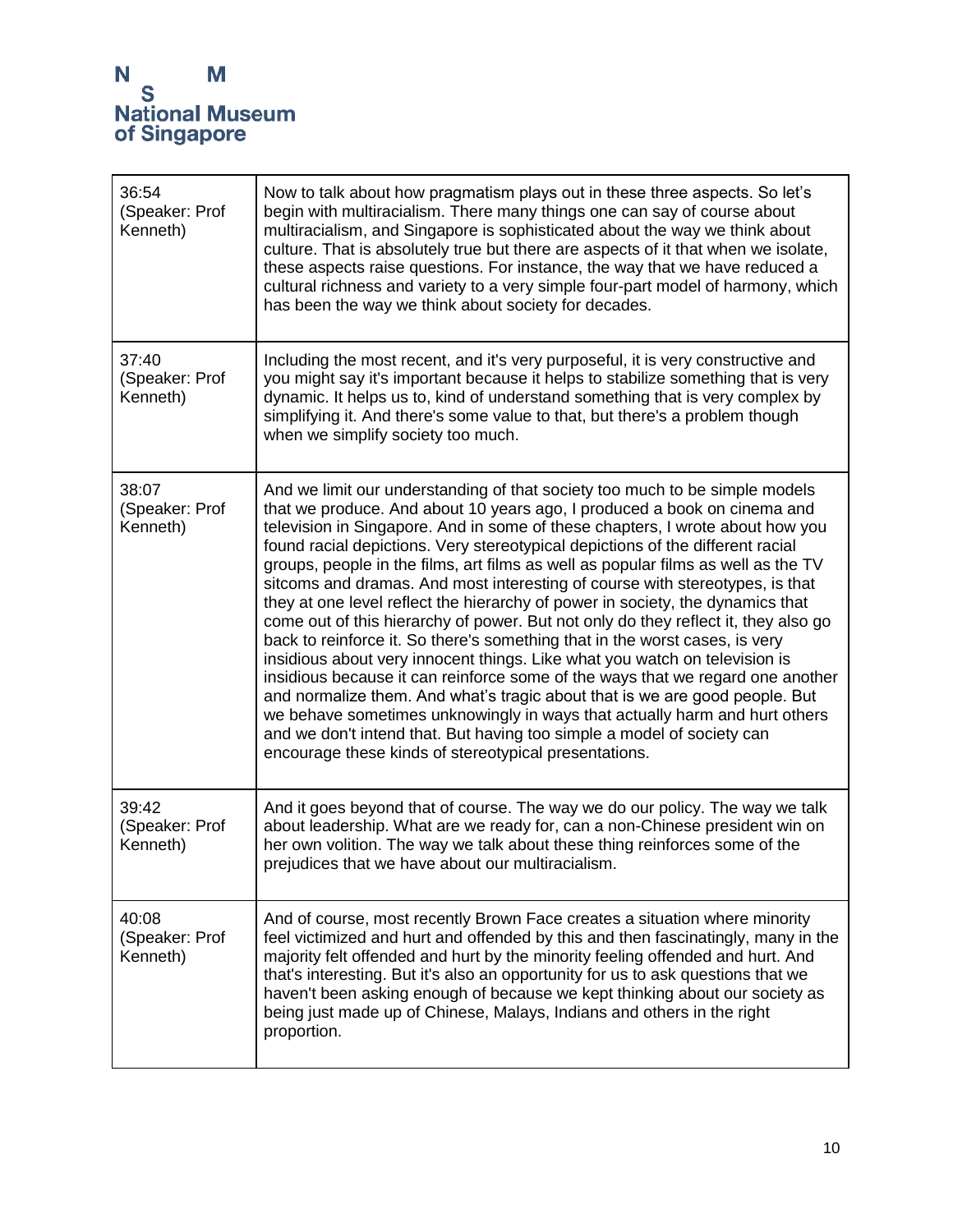| 40:43<br>(Speaker: Prof<br>Kenneth) | Okay, so that's multiracialism. Let's talk about meritocracy. I've always felt that<br>meritocracy in its ideal formulation and in the earliest of Singapore's<br>independence was not a bad thing because we did exist in conditions of<br>vulnerability. There was a real sense of scarcity including scarcity of talent,<br>leadership talents. So what do you do when you don't have enough of things?<br>You make sure that you make the best use of what you do have. A meritocracy<br>in its ideal formulation can do that. Because if you reward people for working<br>hard, for having the kinds of qualities that you admire and you think will make<br>for good leaders. And if you observe that they have delivered results, and you<br>reward them, it will not only incentivise the right people to do the right things in<br>your society, it will also kind of indicate what is important in our society for<br>people to work towards. Encourages people to do better.                                                                                                                                                                                                                                                                                                                                                                                                       |
|-------------------------------------|-----------------------------------------------------------------------------------------------------------------------------------------------------------------------------------------------------------------------------------------------------------------------------------------------------------------------------------------------------------------------------------------------------------------------------------------------------------------------------------------------------------------------------------------------------------------------------------------------------------------------------------------------------------------------------------------------------------------------------------------------------------------------------------------------------------------------------------------------------------------------------------------------------------------------------------------------------------------------------------------------------------------------------------------------------------------------------------------------------------------------------------------------------------------------------------------------------------------------------------------------------------------------------------------------------------------------------------------------------------------------------------------------|
| 42:00<br>(Speaker: Prof<br>Kenneth) | So there's a certain kind of efficiency, effectiveness, you might think of it in<br>capitalist terms that serves the purposes of a society with scarce resources. But<br>the beauty of meritocracy is that it balances those considerations with<br>opportunity. That also important in meritocracy is making opportunities available<br>to everyone. So relatively equal opportunities. And at one level this is about<br>maximising the pool of talent that you have. If more people can compete in your<br>social game, then you have access to more talent. At one level it's just that. But<br>perhaps in a more important level, it's about giving people the opportunity to<br>participate to play the game and to win if they did well. And if people who did<br>well even from humble backgrounds can do well in Singapore, and people who<br>don't do well because they didn't try hard enough or even if they succeeded in<br>the beginning and have to move. If that's the kind of society we live in, then<br>probably that's kind of indication that it's a fair society. And people will feel, can<br>feel that they are being dealt with fairly by the system.                                                                                                                                                                                                                |
|                                     | That therefore can be the basis of a cohesive society. It can even be the basis<br>of resilience. But for all of these to happen, I think we do need to have enough<br>social mobility. Those who try hard, those who have good qualities that we<br>value, must be able to go up to the top and those who are the top must move<br>aside for those coming up if they don't continue to do well. I think that may have<br>just been a fairly accurate description of Singapore in the earlier years. I fear it's<br>probably not a very good description of Singapore in more recent years. Where<br>inequality, material inequality in particular, has made it much harder for people<br>at the bottom to rise to the top, much greater distance to the starting point and<br>many obstacles to be crossed before you even get there. So with this kind of<br>inequality that we're seeing in Singapore, the prospect of social mobility is going<br>to be harder and harder. What you're going to end up seeing is more and more<br>people at the bottom who are detached from the system, and the belief in the<br>system, or the faith in the system. And then people at the top who become<br>more and more confirmed in their beliefs about their superiority, focused on<br>rewarding themselves, on being codified in such a way that it defines what the<br>values of Singapore are. |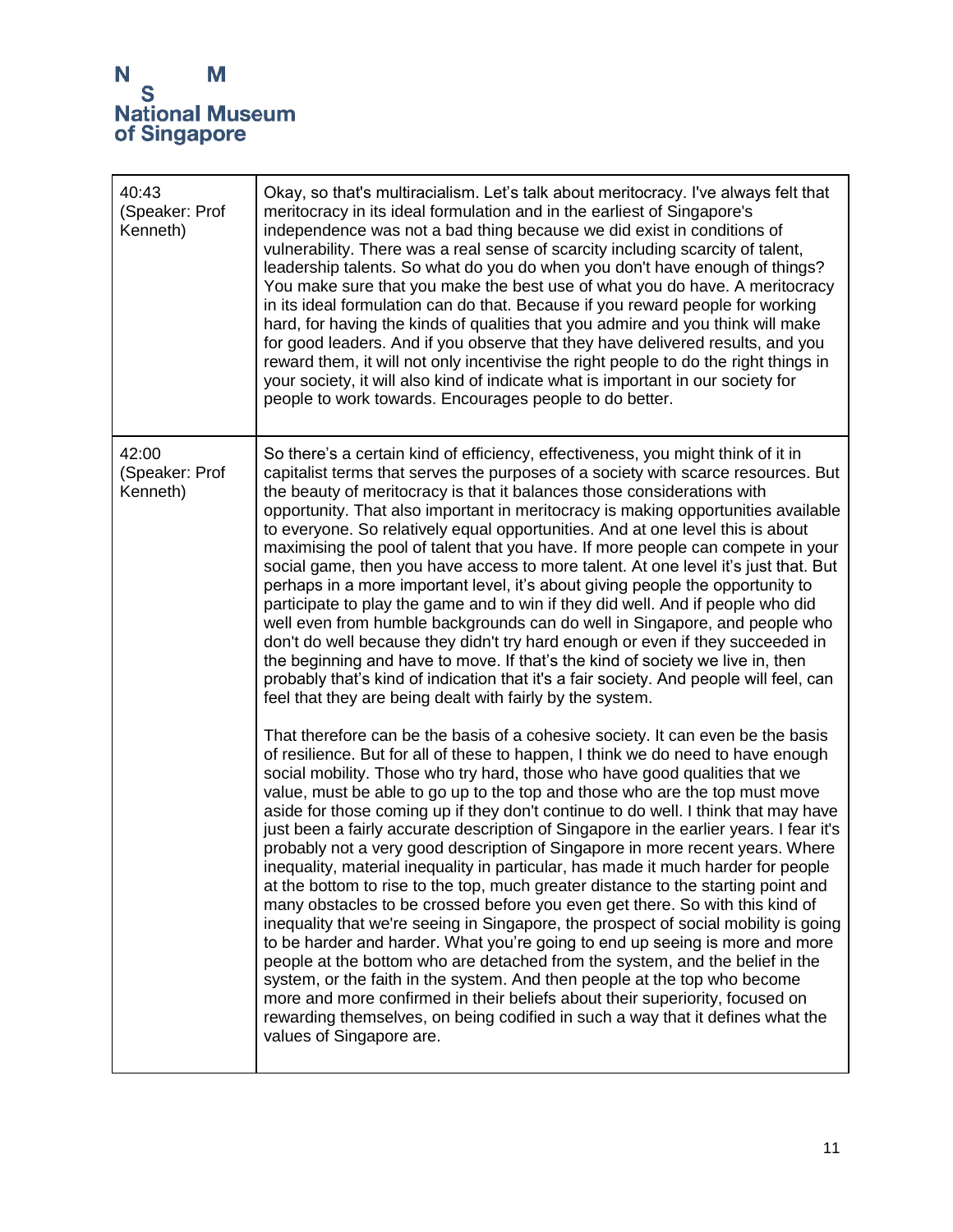| 44:48<br>(Speaker: Prof<br>Kenneth) | And you know once you have this, you got the recipe for populism of the worst<br>kind. Not the good kind of populism. Finally, I want to say something about<br>humanity. And you know when we get more vulgar and thoughtless in our<br>pragmatism, we really stay at this left end of the screen. This is where we are,<br>concerns about economy, material benefit, concerns about being looked after,<br>concerns about safety, not wanting to be active but to be passive recipients.<br>There's an infantilization that evolves as we become more transactional in our<br>culture. Transactional in a sense that it's just about an exchange. I get<br>something, I give you something so that I may get something in return.<br>Leadership also can be configured that way. I vote in order that I may get<br>material benefit, safety and so on.                           |
|-------------------------------------|------------------------------------------------------------------------------------------------------------------------------------------------------------------------------------------------------------------------------------------------------------------------------------------------------------------------------------------------------------------------------------------------------------------------------------------------------------------------------------------------------------------------------------------------------------------------------------------------------------------------------------------------------------------------------------------------------------------------------------------------------------------------------------------------------------------------------------------------------------------------------------|
| 45:52<br>(Speaker: Prof<br>Kenneth) | Whereas if you start to be more transformational, move away from the vulgar<br>pragmatism. You start to pay attention to such things as being heroic in our<br>ambitions, in our expectations of ourselves and our community and our society.<br>Wanting to take bold steps. We start to see ourselves not as a collection of<br>selfish individuals, but as people who are profoundly interdependent on one<br>another. And in that interdependency, some kind of humility, some kind of<br>empathy for one another. And out of conditions of perplexity, we can in that<br>bold and empathetic way, come up with narratives that can inspire more of us<br>than less of us. And I think that forms the basis of a transformational culture,<br>transformational leadership. Which is very easy to lose when we become too<br>obsessed with pragmatism in its vulgar formulation. |
| 47:12<br>(Speaker: Prof<br>Kenneth) | So yes, pragmatism is good. It's brought us to success in many respects in our<br>nation-building efforts but the thoughtless form of pragmatism creates these<br>kinds of decay, which will then come back and affect our prospect going into the<br>future. Let me now end by saying what this could mean for leadership in<br>government and politics. And this is of course taking these ideas to the<br>extreme. This is what could happen.                                                                                                                                                                                                                                                                                                                                                                                                                                   |
| 47:44<br>(Speaker: Prof<br>Kenneth) | So if we become increasingly vulgar in the practice of pragmatism, our<br>government will start to just continue to focus on just doing rather than thinking,<br>talking or discussing. You will continue to feel that if something is working<br>reasonably well let's not change it very much. So more of the same unless it's<br>really broke. And of course, we never perceive things until it's too late. We<br>never perceive that something needs to be repaired until it's too late. And then<br>to think in all of this that alternative views are not constructive, but in fact<br>obstructionists to the agenda of the State. So it's a kind of ego, a State ego that<br>says if you think differently you are obstructing our purpose, our agenda.                                                                                                                     |
| 48:37<br>(Speaker: Prof<br>Kenneth) | And to then demand consensus not by careful cultivation and building of<br>consensus, and agreement to debate and discussion and good faith, but by<br>enforcing it in a number of ways for those whose ideas are too difficult, too<br>different, too insistent. And you criminalize, you exile, you demonize. For those<br>ideas that are different but not so dangerous, you don't squash them, but you                                                                                                                                                                                                                                                                                                                                                                                                                                                                         |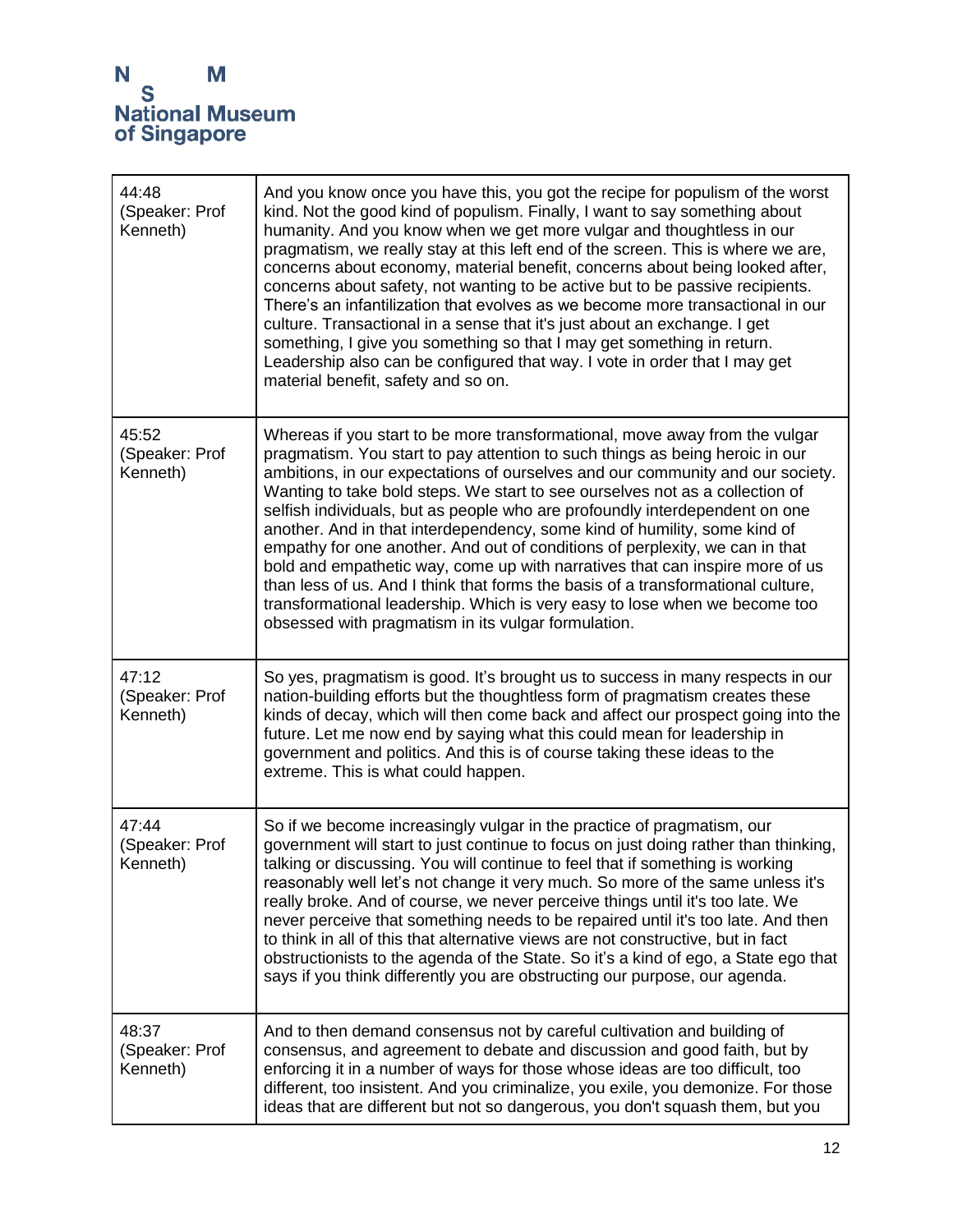|                                     | put them up for display superficially as a mark of magnanimity, as a mark of<br>renaissance society. Academic freedom for example is just the right kind of<br>space for showing, for demonstrating alternative thought. Safe space. But for<br>the more pliable you co-opt. And you bring those who have changed their<br>minds, those whose minds can be changed back into the system, put them in<br>this fast action, we must get results quickly, make this place more and more<br>hyper-competitive, punish people for failure. And I mean part of the punishment<br>of course has to do with very high salary. So if you make a mistake you're going<br>to lose a very good job, you're going to lose a very high salary. So people aren't<br>going to want to make mistakes thinking about career. Most of the time.                                                                                                                                                                                                                                                                                                                                                                                                                                                                                   |
|-------------------------------------|----------------------------------------------------------------------------------------------------------------------------------------------------------------------------------------------------------------------------------------------------------------------------------------------------------------------------------------------------------------------------------------------------------------------------------------------------------------------------------------------------------------------------------------------------------------------------------------------------------------------------------------------------------------------------------------------------------------------------------------------------------------------------------------------------------------------------------------------------------------------------------------------------------------------------------------------------------------------------------------------------------------------------------------------------------------------------------------------------------------------------------------------------------------------------------------------------------------------------------------------------------------------------------------------------------------|
| 50:05<br>(Speaker: Prof<br>Kenneth) | Which means that in order not to make mistakes, you want to retain the status<br>quo. Be part of that mindset that supports and maintains the status quo. And<br>any sort of change is incremental at best. There you are, you have groupthink<br>and with groupthink, how are we going to deal with these three creatures?                                                                                                                                                                                                                                                                                                                                                                                                                                                                                                                                                                                                                                                                                                                                                                                                                                                                                                                                                                                    |
| 50:27<br>(Speaker: Prof<br>Kenneth) | What are they? And here I borrow from Peter Ho's work. Peter Ho was at one<br>time the head of Singapore's civil service. And he said that there's probably<br>three animals that we have to pay attention to in Singapore. We have to pay<br>attention to the sacred cow from the past, those things that have worked very<br>well. But even if we need to slaughter them today because they don't work so<br>well today, or they might actually be dangerous today, we won't do it because<br>it's sacred. So we have to pay attention to the sacred cows. We have to pay<br>attention to the second thing, which is the black elephant. Peter Ho says that<br>the black elephant is like the elephant in the room. Big, foreboding but nobody<br>sees it, just feels it. The black elephant however is different in the sense that we<br>all see it. We know it's there but nobody wants to talk about it. Nobody wants to<br>acknowledge the existence. Nobody wants to do anything about it. So we can't<br>even deal with black elephants in the room with our groupthink, how on earth<br>are we going to deal with the black swans that are difficult to anticipate,<br>sometimes very difficult to expect, but will happen more and more frequently in<br>our future. So let me end there. Thank you. |
| 52:00<br>(Speaker: Prof<br>Kenneth) | So I think there's time for questions. If you have any or views that you'd like to<br>share. I'd be more than happy to give you a platform. Yes, please.                                                                                                                                                                                                                                                                                                                                                                                                                                                                                                                                                                                                                                                                                                                                                                                                                                                                                                                                                                                                                                                                                                                                                       |
| 52:22<br>(Audience)                 | Hi, my name is James. I just have a quick question. A lot of us have called the<br>government out of touch. Perhaps lacking in leadership or too high in the ivory<br>towers. But in today's talk, you have framed it within the context of pragmatism.<br>And it seems like it's a very safe way to say that this is what we are doing<br>because we need to be practical. Over the years pragmatism has been the<br>trump card, but now that the world has been changing and people are perhaps<br>more dissatisfied, my question is this, how believable is pragmatism today as<br>things get more difficult?                                                                                                                                                                                                                                                                                                                                                                                                                                                                                                                                                                                                                                                                                               |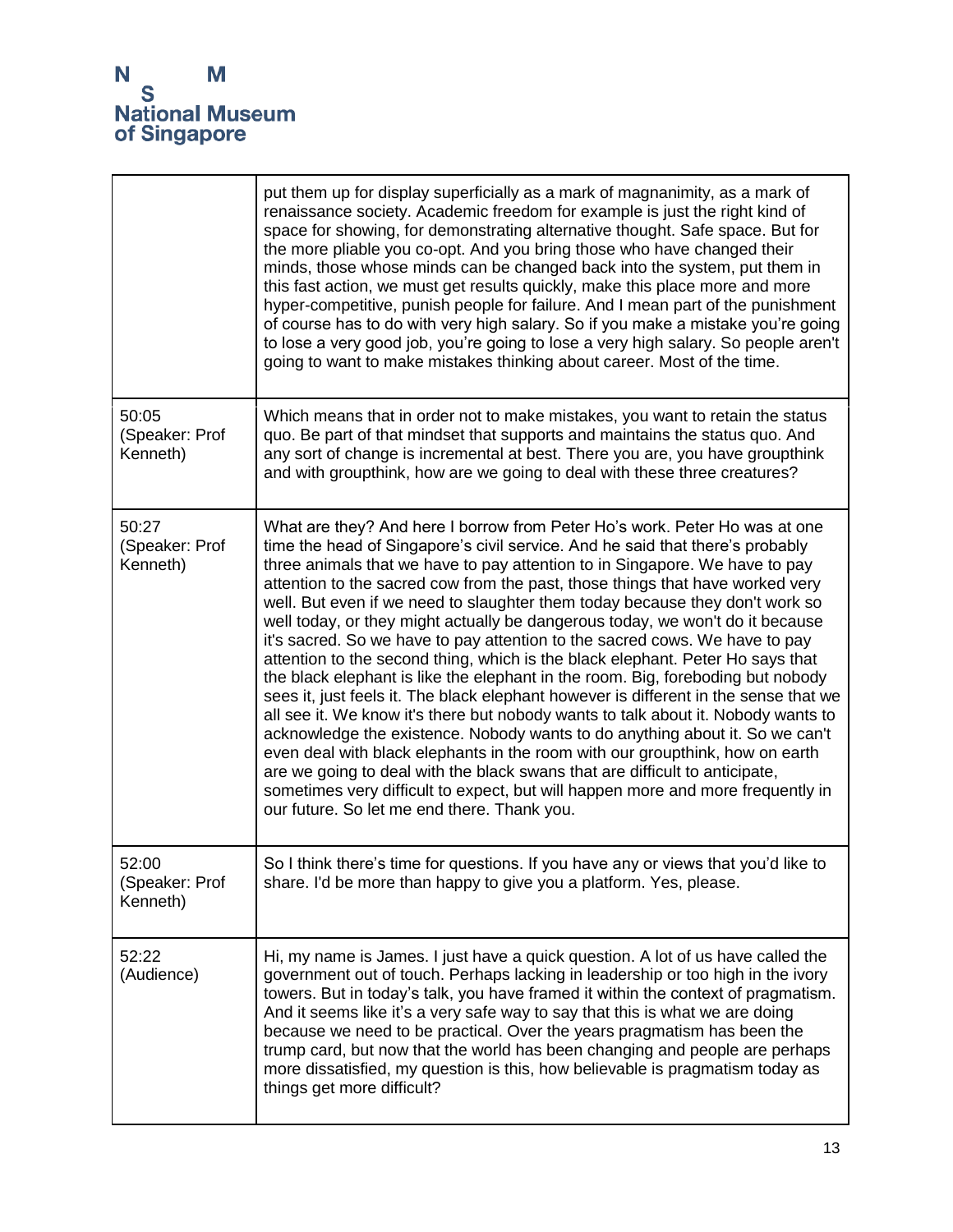## N<br>S<br>National Museum<br>of Singapore

| 53:03<br>(Speaker: Prof<br>Kenneth) | That's a very very good question. I mean how much of a resonance does it<br>continue to enjoy? If it ever enjoyed anything. It could well be that we only call<br>what we saw in the 60s, 70s, and 80s pragmatism today. I mean they may not<br>have called it that then. But today we've codified it. Partly because in the 80s<br>and 90s, Singapore was admired by many parts of the world. And organizations<br>like the World Bank actually wanted to know what is the secret of Singapore's<br>success. So we started to codify the Singapore story as a model for others to<br>emulate. I think this is when such things as integrity, meritocracy, pragmatism,<br>they start to enter into the language for understanding who we are. There's a<br>top-down kind of sense in which the formulation of pragmatism has happened,<br>and it may not have affected people in their ordinary lives in any deep sort of<br>way. But we also know that in our ordinary speech, we tend to actually admit<br>that we are pragmatic people.                                                                                                                                                                                                                                                                                                                                                                                                                                                                                                                                                                                                                                                                                                                                            |
|-------------------------------------|---------------------------------------------------------------------------------------------------------------------------------------------------------------------------------------------------------------------------------------------------------------------------------------------------------------------------------------------------------------------------------------------------------------------------------------------------------------------------------------------------------------------------------------------------------------------------------------------------------------------------------------------------------------------------------------------------------------------------------------------------------------------------------------------------------------------------------------------------------------------------------------------------------------------------------------------------------------------------------------------------------------------------------------------------------------------------------------------------------------------------------------------------------------------------------------------------------------------------------------------------------------------------------------------------------------------------------------------------------------------------------------------------------------------------------------------------------------------------------------------------------------------------------------------------------------------------------------------------------------------------------------------------------------------------------------------------------------------------------------------------------------------------------------|
|                                     | When we talk about a few decades ago, we used to say that Singapore's<br>aspirations were limited to the five "C"s – career, condo, cars, credit cards.<br>What's the other C? Some other exalted thing. Maybe we were making fun of<br>ourselves, but maybe we were just saying it as it was. We are kind of of<br>immigrant stock, we are materialistic, we came here to seek our fortunes, high<br>minded things have no real place in Singapore. We can't even afford high<br>minded things. So there's a sense in which in ordinary life I think, pragmatism<br>has a certain kind of resonance. That we make practical judgments about our<br>life choices. We make practical judgments about the careers that we choose.<br>We are realistic about our reach, and very often we don't reach beyond our<br>grasp, which is the whole sort of sense in which Singapore lacks ambition.<br>Singapore lacks ambition. So, there is a very popular meaning of pragmatism I<br>think, on the ground in everyday life. The question about whether, it continues<br>to serve, to inspire Singaporeans as the right way to do leadership, as the right<br>way to do policy, as a right way to organize our government. I think at that level,<br>Singaporeans will still accept that pragmatism is correct when it's contrasted<br>against ideological position. So they might look at the US for instance and see<br>okay government is stuck there because they have a very strong sense of left<br>and right and neither will yield. So there's deadlock, there's gridlock there and<br>Singaporeans you know kind of without thinking too much about it will say,<br>that's not what we want to be. So it's better to just be practical in our decisions<br>and so on and so forth. |
|                                     | However, pragmatism in the sense of being cynical, in the sense of being, this<br>is who we are, we are racist, we are selfish, we are not generous. If you give<br>people will take and take too much. That sort of thing I think may be changing.<br>So we don't necessarily appreciate being told that we are these things. We<br>don't like it for instance, to be told that Singapore as a nation, is still a long way<br>off. We are still tribal and still not ready for nationhood. You know it's what was<br>apathy at one time or kind of infantilized state, I think that has changed a little<br>bit. I think we've grown up a bit more. We are more exposed to the world. We<br>have a generation of wonderful young people, we sometimes in a fit of<br>disparagement call them millennials and strawberry generation but these are<br>people who are not, they don't have the baggage of the past. They are quite<br>liberated from that and they have aspirations, they have convictions, they are<br>more attuned, I think, to some of the ideological, idealistic language that maybe                                                                                                                                                                                                                                                                                                                                                                                                                                                                                                                                                                                                                                                                               |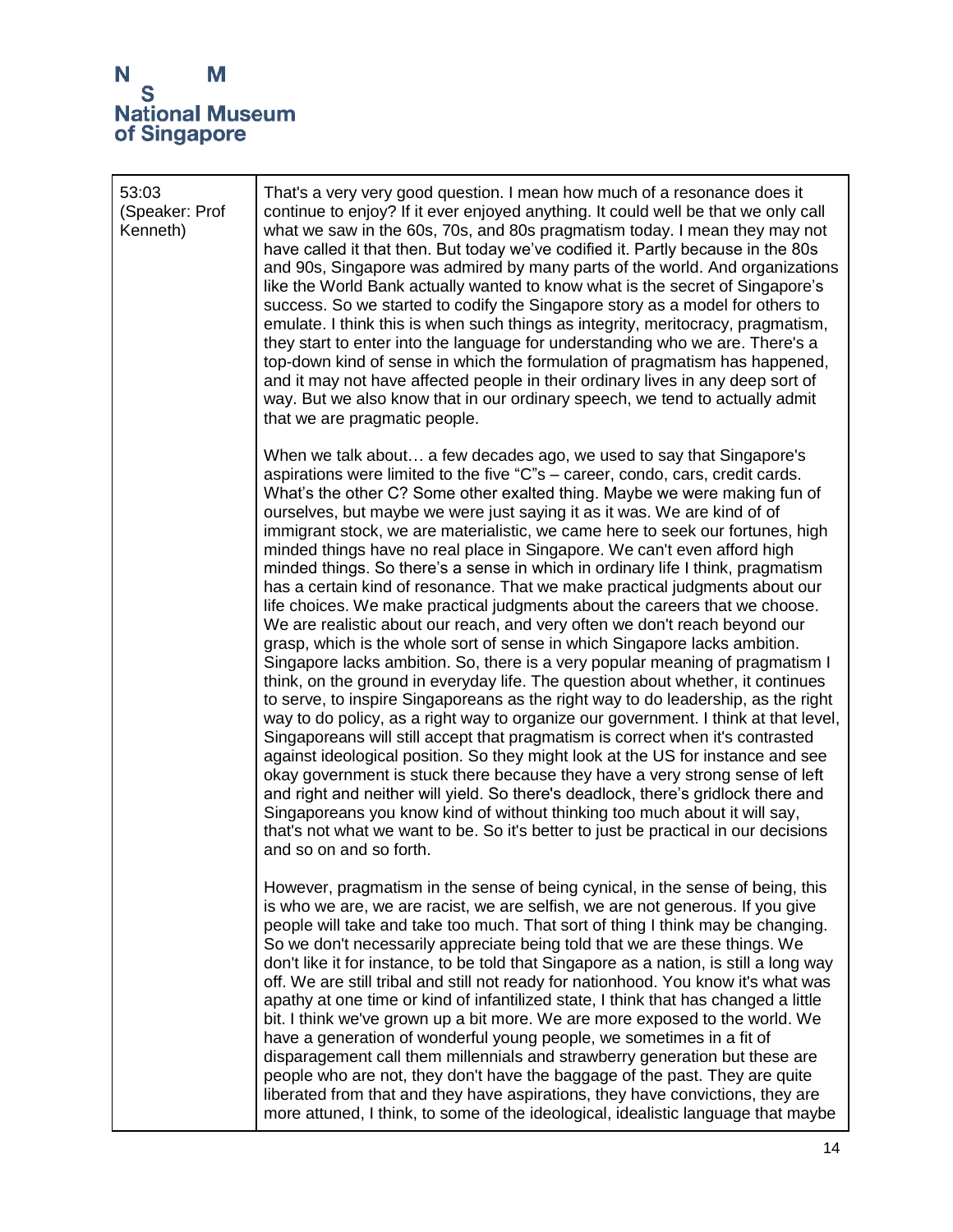

|                                       | our generation because we were told not to be ideological, not to be idealistic,<br>we lack the critical language but this new generation I think has more of a<br>sense of that critical language but not to be hindered by that critical language.<br>They also have the zest and the energy to go do something about it and I think<br>to me rather than worry about whether people like the government or don't like<br>the government, I would love to see that this is the group on which we pin our<br>future as a country, as a young group they may end up in political leadership,<br>they may not. It doesn't matter but this is the kind of bigger minded,<br>compassionate, empathetic, energetic, strata of society that we really need to<br>move ahead. Please, yeah, he did raise his hands first.                                                                                                                                                                                                                                                                                                                                                                                                                                                                                                                                                                                                                       |
|---------------------------------------|-------------------------------------------------------------------------------------------------------------------------------------------------------------------------------------------------------------------------------------------------------------------------------------------------------------------------------------------------------------------------------------------------------------------------------------------------------------------------------------------------------------------------------------------------------------------------------------------------------------------------------------------------------------------------------------------------------------------------------------------------------------------------------------------------------------------------------------------------------------------------------------------------------------------------------------------------------------------------------------------------------------------------------------------------------------------------------------------------------------------------------------------------------------------------------------------------------------------------------------------------------------------------------------------------------------------------------------------------------------------------------------------------------------------------------------------|
| 58:30<br>(Audience)                   | Thank you. Thank you. My name is Subaya. I have a couple of questions.<br>Firstly it's a fantastic analysis you've made of our system, it's very lucid and<br>nuanced. So firstly I'm wondering how much of an audience or capacity to<br>influence, I guess the policy makers you've had over the years I mean you've<br>got a very well thought out critique of the State. I'm just curious how much<br>influence you've been able to have, that's one question. And the other question,<br>I think that Singapore, I think over the last 50 years, we've spent a lot of time<br>and energy and been very successful in building the hardware, but we've<br>invested almost nothing in building the software which I think maybe from 2015<br>you know we start to increasingly focus on the soft intangibles like history,<br>culture and so on. But given you know what you were saying about the<br>hollowing out in certain words that you mentioned like sojourners, I think we are<br>going back to actually what we were. Three quarters of our history we were just<br>so sojourners and with the hollowing out of locals and then a sojourners<br>replacing, whether we are increasingly having a very brittle state possibly, yes<br>very brittle state. We have a huge hardware, which with a very small operating<br>system, which may not be able to weather the next technical, you know the next<br>upgrade so to speak. |
| 1:00:13<br>(Speaker: Prof<br>Kenneth) | No I mean that's a beautiful way of putting it. And I agree with, I think where<br>you're coming from. I'll start with the question about influence. I think one very<br>quickly learns in Singapore that, if you had anything close to influence you<br>better deny it. It's not a government that appreciates being told things. It's a<br>government that listens. I think so. And you know we know of course from<br>stories that often told to us by people who worked very closely with Lee Kuan<br>Yew and his generation that as tough as they might have been, they always<br>appreciated listening to alternative points of view. And of course they would<br>make up their own minds right. And they can sometimes be brutal about ideas<br>that they didn't agree with but they wanted to hear what these ideas were. I<br>think that's a nice starting point. I would hope and I believe to some degree, the<br>current establishment is also open to listening to other points of view, which<br>they may or may not agree with. But there is a political aspect in all of this, that<br>explains the toughness with which opponents of the state have been dealt with,<br>even for saying what have sometimes been very very innocent things, you can't<br>believe that anything like that could be a threat to the State or the system, as<br>strong as the state and the system have been.                               |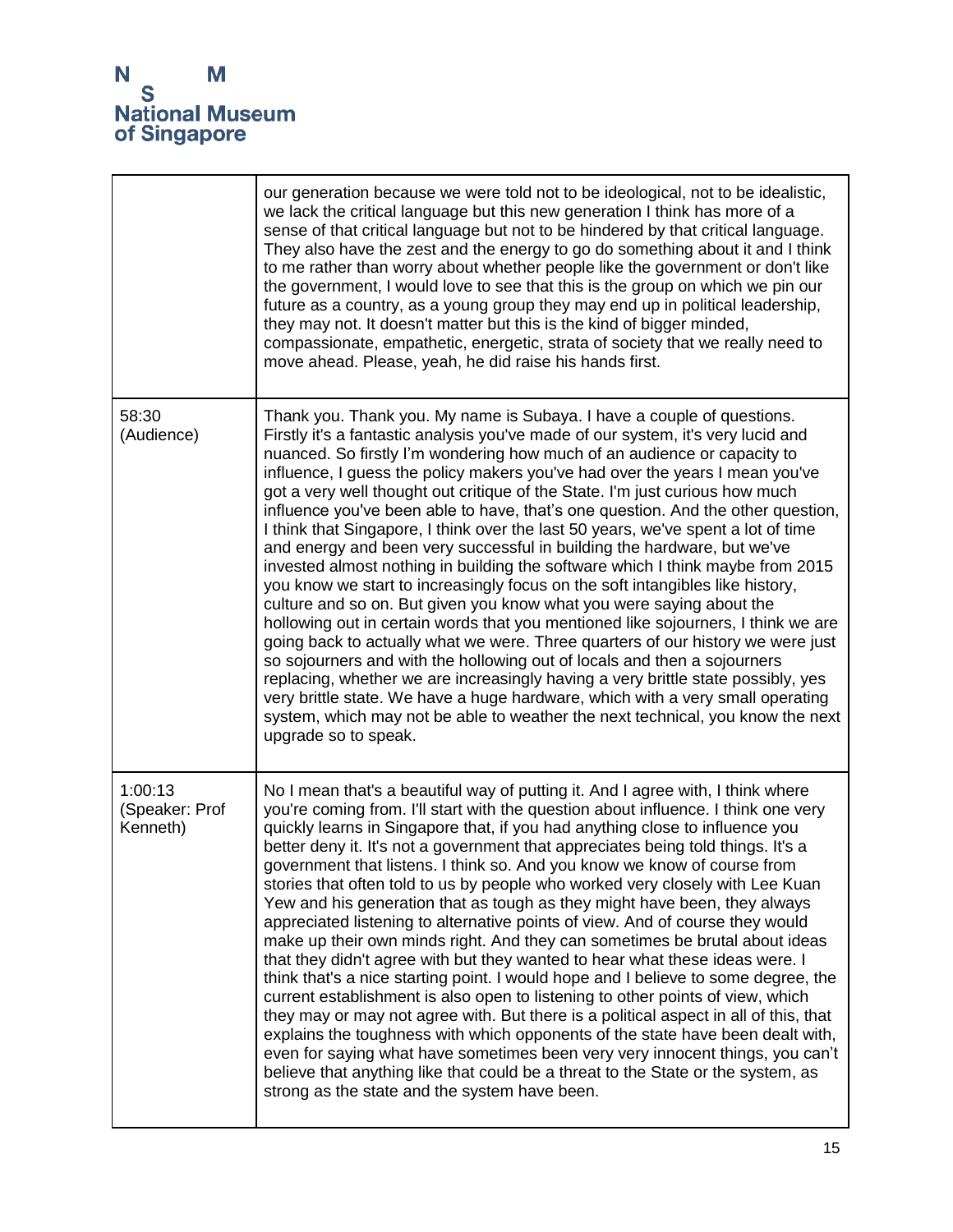

And then you realize of course that, part of the legitimacy of the system relies profoundly on the paternalistic understanding, that the state is the source of all good ideas. The government must be seen as the source of all good ideas and as having the capacity to act upon them, for the good of Singaporeans and that becomes a very strong ideological basis for why people continue, why the 70 percent, why people still continue to vote for the government. And that's something that I think, cannot be eroded from the government's point of view. Mustn't be allowed to be eroded. So even good ideas, I am told by people who present their good ideas, are often immediately presented with no. We can't do that and the explanations are very often the same ones, you know that we can't afford to do this. If we did this, we would just you know, kind of the slippery slope and so very usual, sometimes very hyperbolic answers that are given but then if it's a good idea somehow or other it seeps into the system and then it gets repackaged and re-appropriated and then suddenly before you know it, is the basis of some new policy. So I think many people in civil society for example perhaps even academics, understand that in Singapore face, and how face relates to political legitimacy, are things that we cannot ignore. And it requires a lot of humility. You cannot for example say, I and my great ideas were responsible for this policy change and I was able to change the mind of a minister and a minister would certainly be not in a position to say, oh that was a great idea and I never thought of that. So it is not the kind of place where something like this happens. Okay, so let's keep it at that. Software. Yes, I think at one time, software was held in a very disparaging way. Because soft. So there is a kind of post-colonial masculinity, post-colonial hardness. In Singapore, you had to be muscular and you had to you know, go for it right. Go for the growth, the defence, all the manly pursuits of a state that has just emerged out of, you know, kind of infantilized colonialism. So there's that sense of hardness and so Lee Kuan Yew's language right. The kind of shame that the nationalist bourgeoisie and the leaders of nationalist movement felt when they came back from the Metropole and looked at their communities that were so easy, easily subjugated by the colonial and then how glorious the colonial masters were and then the resentment. How dare they treat me as… all these psychologies create this determination to be hard once you're independent. So feelings, emotions, intangibles, all these things were despised as feminine, feminized, debased, the language that Lee Kuan Yew used, even up to the late stage of his life. "Hard truths" indicates just how much the feminine is disparaged as a principle in Singapore. And then you start to wonder, okay, so when we start to invest more in care, in culture, in the arts and communication, in all the software things like soul, questions of soul. When we start to invest in those things, what are we actually doing? Is there any sense in which we did that? We've been doing that authentically because those things are important and we found ourselves to be out of balance. Or, are we doing that as yet another technology for growth and political stability? And the reason I ask this question in this way is because when you think back to the 1980s, when we talked a great deal about religious values, religious studies for example, Confucian ethics. We were worried that industrialisation was making Singaporeans into robots as they discussed in parliament in the 70s. So what do we do to make Singaporeans feel more for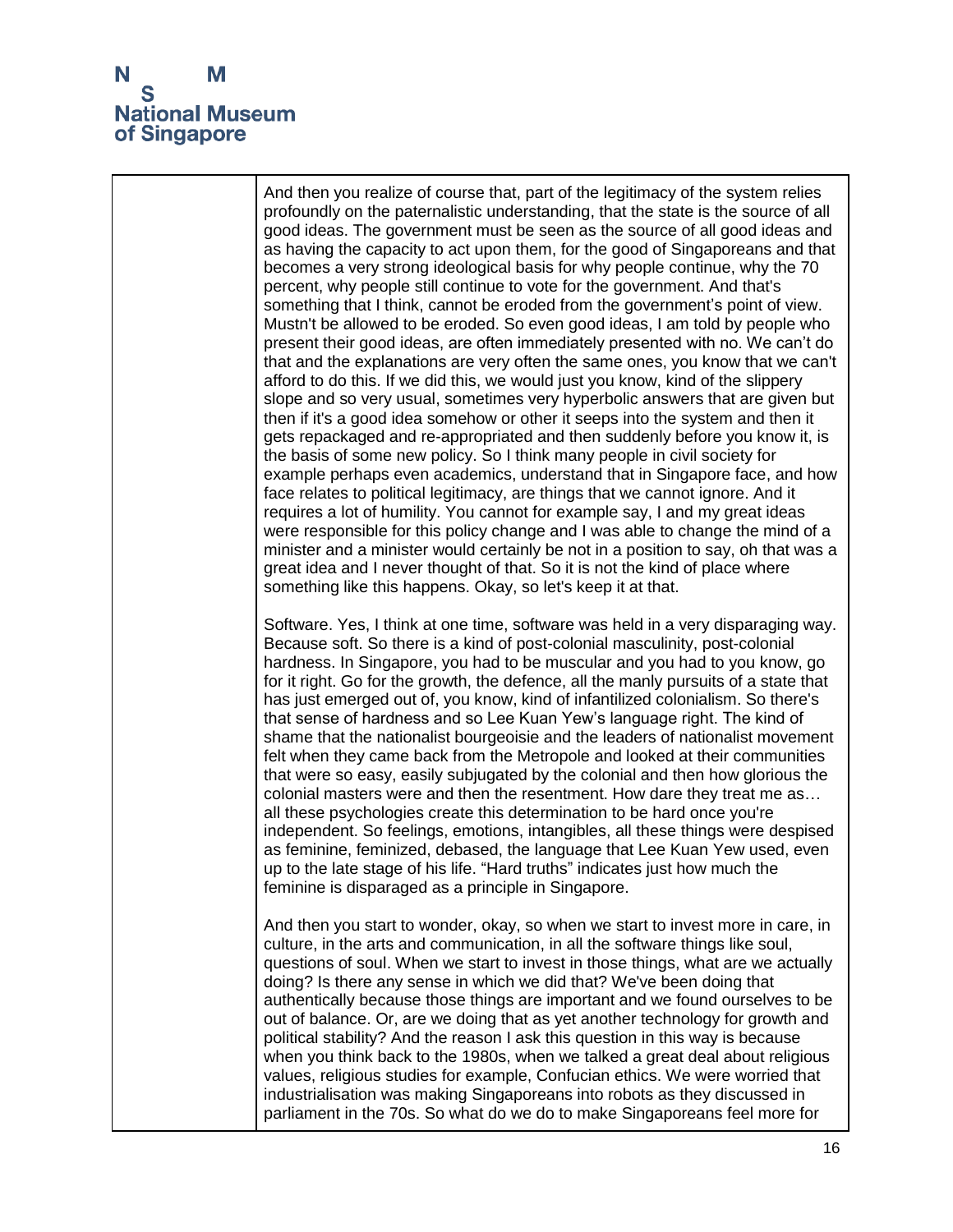

|                       | their country, for their leadership, for their community? Well we can't depend on<br>national identity because it's too new. But we can perhaps turn to religions and<br>deep civilizations. So there was this turn to making it compulsory to do a<br>religious subject in school and paying a lot of attention also to civic and moral<br>education, all these kinds of things. So you might ask were we genuinely<br>wanting to be Confucian, were we genuinely wanting to be Christian or<br>Buddhist or Taoist or whatever it is, chances are no, because the pragmatic<br>mind treats morality and religion as yet another cultural resource or technology<br>for producing growth. Confucianism is useful because one of the tenets, at least<br>in vulgar forms of Confucianism is obedience to hierarchy, a respect for the<br>scholar gentleman, a sense of self-control. All these things are very conducive<br>to an authoritarian system. So then we think about our investments today, in the<br>softer parts of our national existence. I think it would be helpful to consider in<br>the first instance how these things are technologies and cultural resources for<br>producing more political legitimacy, more acceptance of the status quo and for<br>priming us to be even better worker, consumer citizens in a neo liberal global<br>economy. I wish I had a better answer than that. Thank you.                                                                                                                                                                                                                                                                                                                                                                                                                                                                                                                                                                                                                                                                                                                                                                                                                                                                                                                                                                                          |
|-----------------------|------------------------------------------------------------------------------------------------------------------------------------------------------------------------------------------------------------------------------------------------------------------------------------------------------------------------------------------------------------------------------------------------------------------------------------------------------------------------------------------------------------------------------------------------------------------------------------------------------------------------------------------------------------------------------------------------------------------------------------------------------------------------------------------------------------------------------------------------------------------------------------------------------------------------------------------------------------------------------------------------------------------------------------------------------------------------------------------------------------------------------------------------------------------------------------------------------------------------------------------------------------------------------------------------------------------------------------------------------------------------------------------------------------------------------------------------------------------------------------------------------------------------------------------------------------------------------------------------------------------------------------------------------------------------------------------------------------------------------------------------------------------------------------------------------------------------------------------------------------------------------------------------------------------------------------------------------------------------------------------------------------------------------------------------------------------------------------------------------------------------------------------------------------------------------------------------------------------------------------------------------------------------------------------------------------------------------------------------------------------------------------------------------------------|
| 1:08:14<br>(Audience) | My question is whether we have the right atmosphere to pursue these<br>questions because I feel that when you mentioned the word governance and<br>politics, I think these two have become together and especially when, you know<br>this is a bicentennial year and in 200 years, governments of Singapore, we<br>always imagine, well there's the PAP, but actually you know for 200 years, we<br>have very different types of governments and if we imagine that governments of<br>the past face very different, they ask themselves these questions, very<br>perceptively, right. And the reason that they could then come to some kind of<br>compromise is because the executive and the legislative are separate. And<br>so whatever it is, whether we decided we wanted to become part of Malaysia<br>or in the beginning of the century, we decided that perhaps as the Straits<br>Settlements, we wanted to have a Malayan future. And then in the 1860s we<br>decided well we did not want to, even though supporting India was very good. It<br>made us very rich but then now we want to have home rule. So these were very<br>revolutionary steps they made but they made it in the light that there were<br>separate power factions that competed against each other. And I wonder<br>whether because we have a fusion between the executive and the legislature,<br>and unfortunately I often see that pragmatism is actually a very good thing to<br>think about. Makes us very reflective, makes us very introspective and I think<br>that's something that we must encourage. We should fund, we should continue<br>to fund these things but at the same time, in the legislature it becomes an<br>opportunism, rather than pragmatism so, in the past if you notice there is a<br>pattern, which is that if we debate these questions, if there are separate<br>channels of power we can therefore have, a wing of government that will say<br>no, I actually disagree with you. You know, we invest in a legislature where say<br>perhaps the president might turn to the prime minister and say no, recall<br>parliament because this is not how it works. I'm not saying that it's very radical,<br>maybe I am very radical but I think that But I feel that perhaps, if we can be<br>inspired by how our ancestors dealt with these very difficult questions in the<br>bicentennial year. |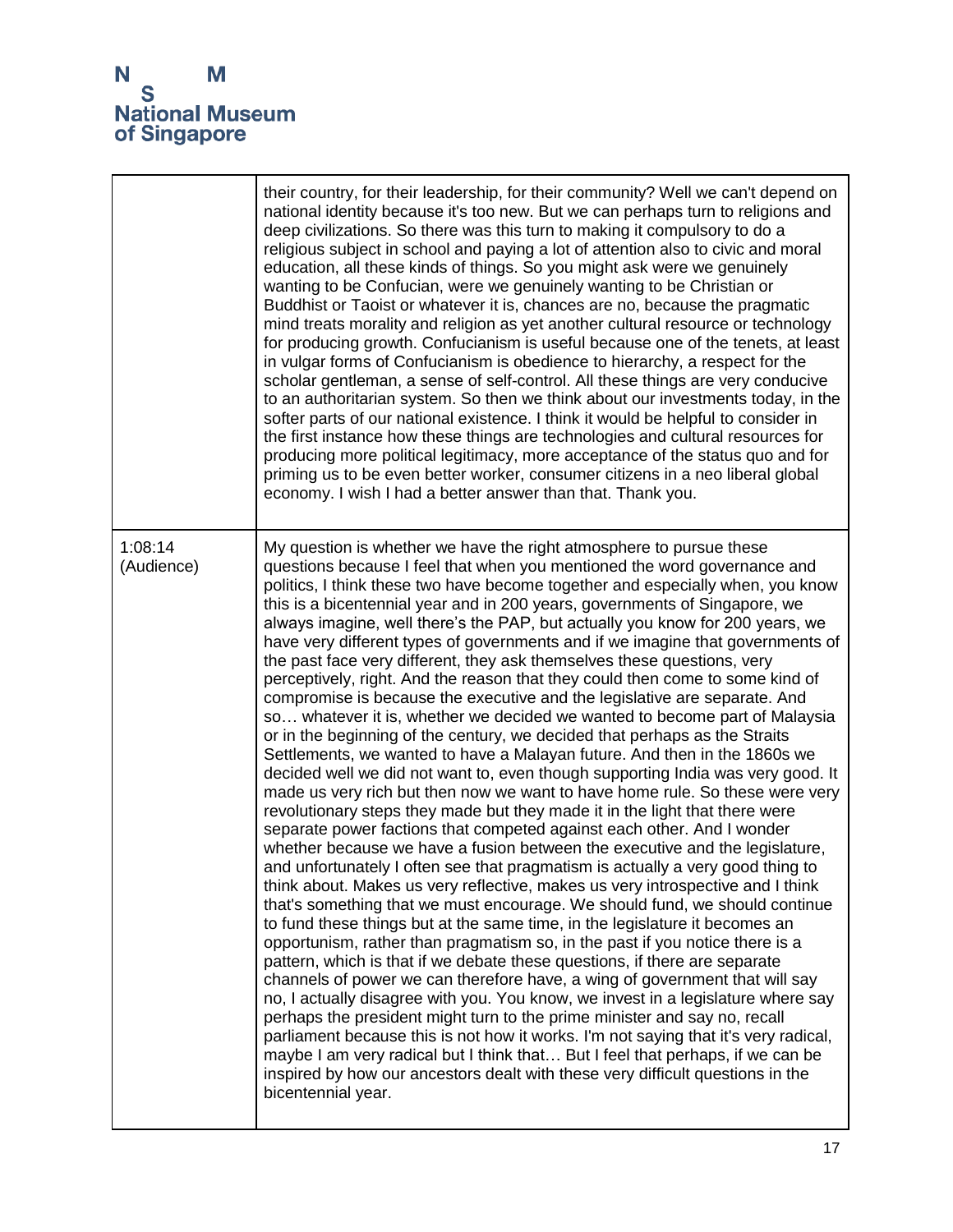| 1:10:13<br>(Speaker: Prof<br>Kenneth) | So that's a really good question and a difficult and complex one right. Because<br>if we think about the principle, basic principle that you're talking about which is<br>checks, division of power right, and sort of the benefits of dividing power into<br>different bodies that can moderate the tendencies of other bodies so that we<br>get something more moderate in terms of a decision, for instance. But to know<br>also that that principle has not been the same in every liberal democracy. For<br>instance, if we look at the British system that we have in fact inherited as the<br>Westminster system. So our system kind of looks like that. We know that the<br>British system was actually designed to concentrate power in the hands of the<br>executive right. So although the language says that Parliament is the sovereign<br>will of the people and so on so forth. Nevertheless, the executive, the cabinet is<br>drawn from Parliament and the Prime Minister who sits in parliament is also the<br>head of the cabinet. The cabinet is where power really resides. But it works in<br>the UK because they've got at least a two-party system.                                                                                                                                                                                                                                                                                                                                                                                                                                      |
|---------------------------------------|------------------------------------------------------------------------------------------------------------------------------------------------------------------------------------------------------------------------------------------------------------------------------------------------------------------------------------------------------------------------------------------------------------------------------------------------------------------------------------------------------------------------------------------------------------------------------------------------------------------------------------------------------------------------------------------------------------------------------------------------------------------------------------------------------------------------------------------------------------------------------------------------------------------------------------------------------------------------------------------------------------------------------------------------------------------------------------------------------------------------------------------------------------------------------------------------------------------------------------------------------------------------------------------------------------------------------------------------------------------------------------------------------------------------------------------------------------------------------------------------------------------------------------------------------------------------------------------------------------------|
| 1:012:14<br>(Audience)                | The Westminster system works very well in the UK but in the colonial                                                                                                                                                                                                                                                                                                                                                                                                                                                                                                                                                                                                                                                                                                                                                                                                                                                                                                                                                                                                                                                                                                                                                                                                                                                                                                                                                                                                                                                                                                                                             |
| 1:12:29<br>(Speaker: Prof<br>Kenneth) | Well I mean some people will not agree with that today, given Brexit and all of<br>that. But there is that sense in which you know that it had its place. And then<br>you see the US system coming out of that, is designed radically different from<br>the UK system, which is to really separate the president, the houses of the<br>legislature and the judiciary and all of that and even the kind of the state and<br>the federal, the state and all these levels, they are all divided because they're<br>so terrified of tyranny, top-down power. So they're designed that way and it<br>seems to have worked for a long time. Today the Trump experience is<br>questioning the robustness of that system. But some people still believe that the<br>system will overcome whatever's going on in the US today. Right. So there's<br>that. But we've inherited that British system and we took it in a very particular<br>direction, so that we no longer had the competitiveness of a two-party system.<br>So we took an already executive heavy system and then we had a party that<br>was heroic in its post-colonial achievements, monopolizing the votes and then<br>in that position of power, I mean more than two-thirds majority means you can<br>change constitution. Not so difficult to change the constitution, kind of adjusting<br>the rules in ways that are very legal and can be justified even in terms of liberal<br>ideals, but on the other hand makes it harder for the opposition, so secures and<br>consolidates its power as what we today call a single party dominance system. |
| 1:14:15<br>(Audience)                 | The thing is we didn't because in the colony, we've even had in Singapore<br>where the colonial governor was actually replaced because there was an<br>alternative to go back to London to replace a bad governor with somebody who<br>could, you see. So what, what I'm just saying that if you have these things but I<br>don't know whether in Singapore, we are ready for such?                                                                                                                                                                                                                                                                                                                                                                                                                                                                                                                                                                                                                                                                                                                                                                                                                                                                                                                                                                                                                                                                                                                                                                                                                              |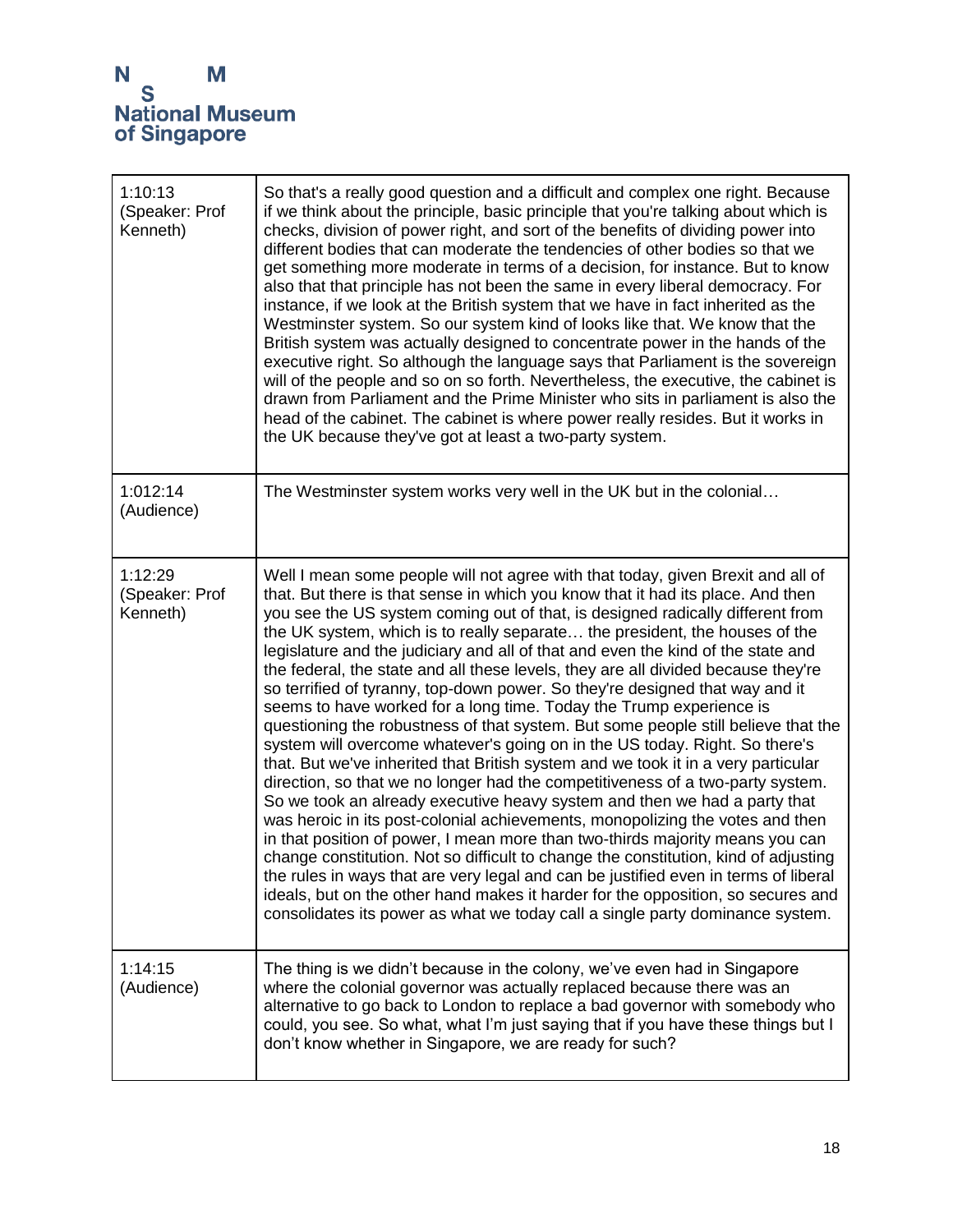| 1:14:41<br>(Speaker: Prof<br>Kenneth) | So my view. My view is you can change the formal outlines of the system. You<br>can change the institutions and all of that. But I have a feeling that because we<br>are a small town, we are more like a city than a country you know, and we know<br>that cities around the world tend to be less competitive and democratic and<br>because we are a small town and the politics are quite entrenched here, no<br>matter how you change the institutions, chances are, you still have very strong<br>concentrations of power that are not going to be in effect very different from<br>how it currently is. I mean, we put in place a presidency that is separately<br>electable that whose powers extend to vetoing decisions about the corruption<br>investigations, the use of resources, key appointments and so on and so forth,<br>we put those things in place. What has changed? Right?                                                                                                                                                                                                                                                                                                                                                                                                                                             |
|---------------------------------------|-----------------------------------------------------------------------------------------------------------------------------------------------------------------------------------------------------------------------------------------------------------------------------------------------------------------------------------------------------------------------------------------------------------------------------------------------------------------------------------------------------------------------------------------------------------------------------------------------------------------------------------------------------------------------------------------------------------------------------------------------------------------------------------------------------------------------------------------------------------------------------------------------------------------------------------------------------------------------------------------------------------------------------------------------------------------------------------------------------------------------------------------------------------------------------------------------------------------------------------------------------------------------------------------------------------------------------------------------|
|                                       | So I think in the sense, we're small, a small town, power has been entrenched,<br>concentrated and our mentality, this is where pragmatism comes in right. Is that<br>many other places like the UK, you might have a Thatcher in power for many<br>many years, 17 years or whatever it was but, and she might still be doing, been<br>doing well. But the people said it's a bit too long. Singaporeans don't think that<br>way right because we don't know what to exchange this current government<br>with and we have never seen that happen. So in a lot of Singaporeans' minds,<br>it's like, okay I think I don't like what I'm seeing so I'm going to vote but what if<br>the opposition coalition comes into power, what happens the morning after?<br>And that's a very frightening thought for Singaporean voters who even think that<br>far ahead. So there's something in the pragmatism of not wanting to make<br>changes, not being sure about what would happen if we were to make that<br>change, the risk aversion, the never seen an alternative before, that you know<br>just cements the durability of this dominant party system. And the dominant<br>party standing over there I think is signalling to me that I should perhaps stop.<br>Yeah. Thank you very much. I really enjoyed interacting with you. Thank you. |
| 1:17:09<br>(Moderator:<br>Vidya)      | We can take one more question. Students? Yeah. I see a lot of students.                                                                                                                                                                                                                                                                                                                                                                                                                                                                                                                                                                                                                                                                                                                                                                                                                                                                                                                                                                                                                                                                                                                                                                                                                                                                       |
| 1:14:15<br>(Audience)                 | Hi Prof. So I just wanted to ask. So you listed one of the assumptions of<br>pragmatism was strong state elitism. I was wondering if it was also sort of<br>mutually reinforcing, in the sense that like what you said just now, sometimes<br>the governing elites use pragmatism. So I'll justify by referencing a survivalist<br>discourse and all that. They use the ideology of pragmatism to sort of prop up<br>and consolidate elite role in that sense, I was wondering what are your<br>thoughts?                                                                                                                                                                                                                                                                                                                                                                                                                                                                                                                                                                                                                                                                                                                                                                                                                                     |
| 1:18:02<br>(Speaker: Prof<br>Kenneth) | Yes I think that's true. I think pragmatism is an ideology. It's ideal, okay if it's is<br>not an ideology, it's suddenly ideological in that, it's a fig leaf for many power<br>struggles or power considerations. And if you are in a position of power, you<br>can define yourself as ideologically neutral because you have the power to do<br>so right. You are the middle ground. Everyone else is ideological. Everyone<br>else is extremist but you are moderate. So, actually the problem with thinking                                                                                                                                                                                                                                                                                                                                                                                                                                                                                                                                                                                                                                                                                                                                                                                                                              |